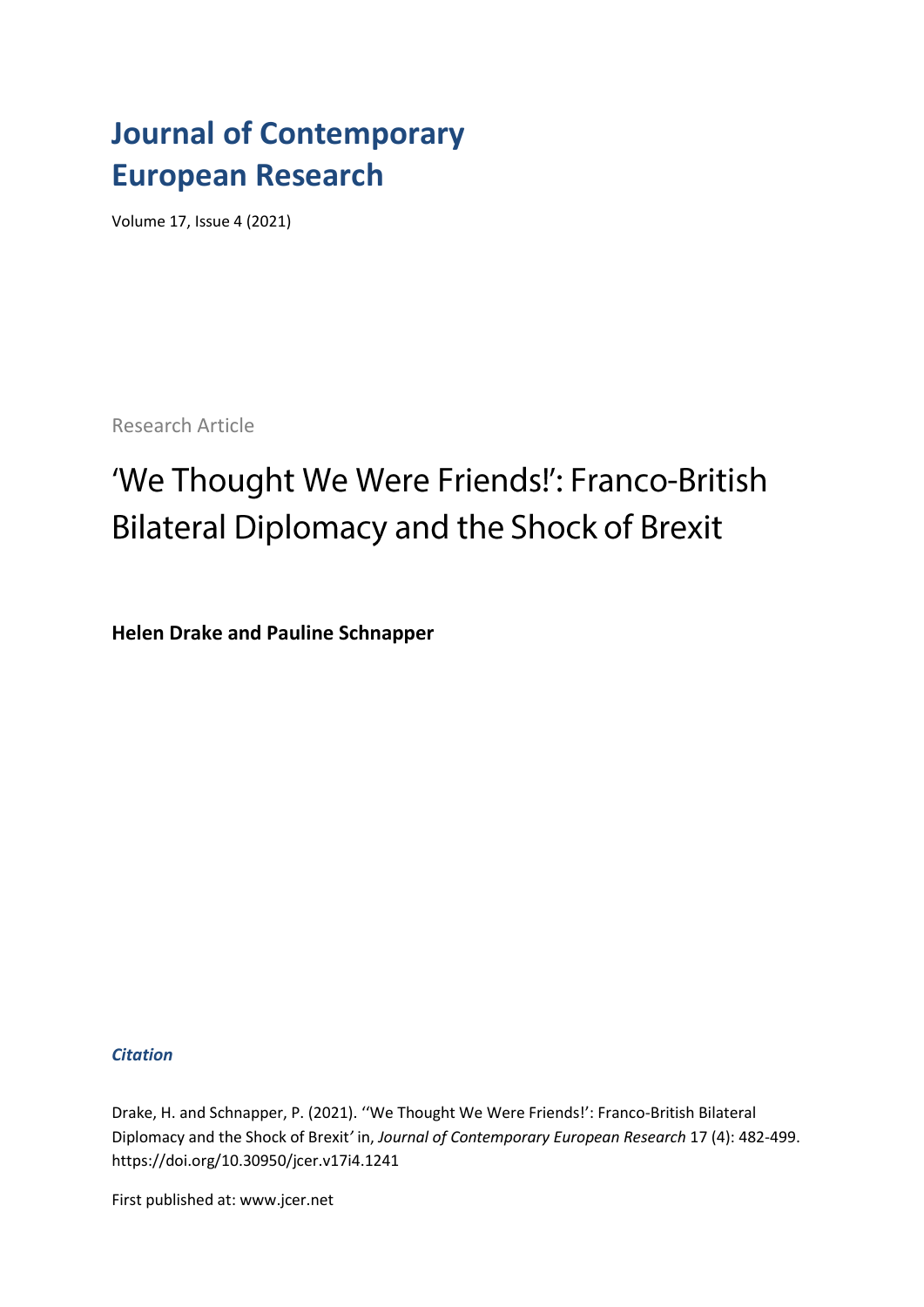## Abstract

The British vote to leave the European Union in 2016 shook the Franco-British bilateral relationship (FBBR) to its core and led to unexpected tensions, considering the depth of cooperation between the two countries in many fields, and their geography. In this article we analyse the impact of Brexit on the FBBR to date, including the likely aftershocks. We focus on the 2017-2020 Brexit negotiations themselves, and on the matters that escaped those negotiations but which are core to the FBBR namely: security and defence; borders and migration. We draw on a number of high-level interviews with French and British officials and on literatures of contemporary diplomacy to ask how the new environment for the FBBR challenges traditional ways of conducting bilateral diplomacy outside of the multilateral framework provided by the European Union.

## Keywords

Diplomacy; Brexit; France; United Kingdom; Bilateralism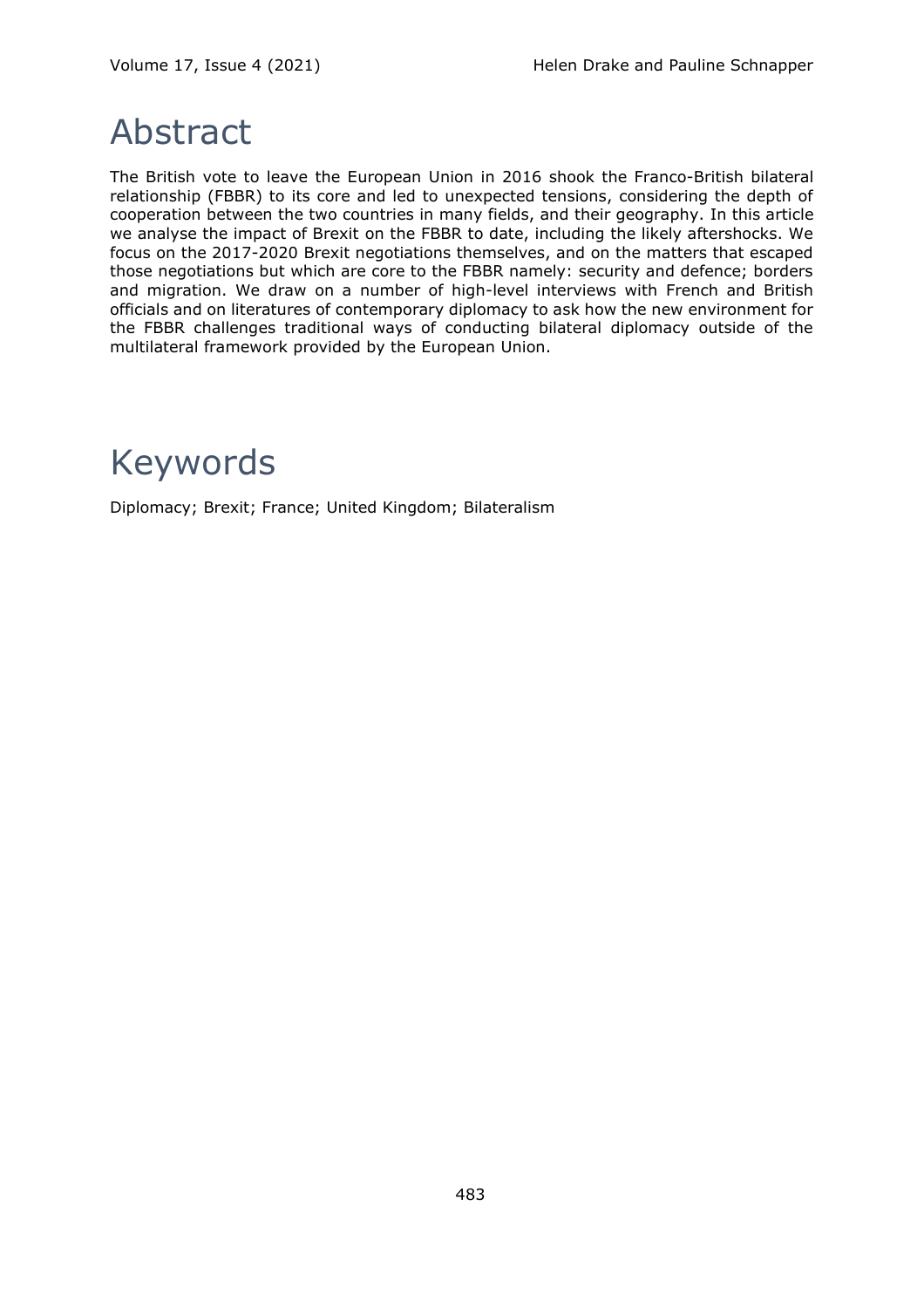The EU-UK negotiations that followed the British vote to 'leave' the European Union (EU) in 2016 shook the Franco-British bilateral relationship (FBBR) to its core and led to unexpected tensions, prompting one British official to exclaim in 2019: 'but we thought we were friends!' (Interview 1). We understand such a shock as 'a dramatic change in the international system or its subsystems that fundamentally alters the processes, relationships, and expectations that drive nation-state interactions' (Goertz and Diehl 1995). Shocks bring change, then, at systemic level, and substitute complexity for relative certainty. That certainty may itself well be dysfunctional: for Puri (2000: 18), for example, 'all global shocks … unfold against the backdrop of historically rooted suspicions, rivalries and grievances, and tend to intensify them'. Thus defined, Brexit certainly counts as a shock to the EU as a system of inter-state governance and within that, to the Franco-British bilateral relationship.

The FBBR is defined here as a dynamic set of systems and subsystems comprising the myriad connections and interactions that link the two countries at many levels. Indeed, in its depth and breadth, the FBBR is unsurpassed in the UK's panoply of existing bilateral ties (Interviews 1, 3 & 8). In its defence and security dimensions, moreover, it is the most institutionalized of the UK's bilateral relationships (Glencross 2019). In addition, the Franco-British relationship is marked by the geographical fact of proximity, symbolised since 1994 by the fixed link of the Channel Tunnel, and by the historical depth and breadth of its cultural and stereotypical dimensions (Tombs and Tombs 2007).

In this article we seek to further our knowledge and understanding of the impact of Brexit on the FBBR to date, including the likely aftershocks. We look chronologically at the period 2017-2020, during which the UK and EU negotiated new terms of engagement. We show that, in spite of the claims by both governments to have successfully separated the (difficult) negotiations from the (smooth) flow of bilateral relations, the Brexit referendum and its aftermath have actually had a negative impact on the FBBR, at least in the short term, and that revitalising it will require effort on both sides. By classifying and evaluating the developments we find, we more broadly aim to contribute to thinking about contemporary forms of diplomacy, especially in its bilateral, 'networked' and 'minilateral' forms (Slaughter 2009; Patrick 2015; Manulak 2019). By taking a broad perspective of diplomatic activity we can reflect, notably, on its potential to repair not only the formal aspects of the FBBR, but also those dimensions that directly affect people, their lives and their livelihoods. Making diplomacy itself sustainable, and understanding diplomacy as a tool of a sustainable bilateral relationship, comprises our wider research agenda.

We proceed as follows. First, and in order to establish a baseline for our before-and-after Brexit comparison, we review the core components of the Franco-British relationship at the time of the UK's 2016 referendum. We ask how functional or dysfunctional these cross-Channel relations were: what were their 'historically rooted suspicions, rivalries and grievances' (Puri 2020)? We enrich our analysis here by comparing this (in)famous *entente cordiale* to other bilateral relationships of significance to each of France and the UK, specifically the Franco-German and UK-US relationships respectively.

Second, we evaluate the impact on the FBBR of the UK-EU Brexit negotiations themselves in both their key phases: leading to the December 2019 Withdrawal Agreement and Political Declaration; and then to the December 2020 Trade and Cooperation Agreement (TCA). We see that this impact in certain ways diminished over time as the wheels of formal diplomacy continued to turn and learn, even at the times of highest political tension, albeit at a slowed pace, and diminished in substance; and that the process was in itself instructive for the architects of the post-Brexit FBBR.

Third, we turn to two specific aspects of the FBBR of great significance for the relationship, barely covered in the TCA, and which will thus loom large in the post-Brexit FBBR. The first is Franco-British cooperation in defence and security, arguably the 'bedrock' (Interview 5) of the FBBR, by virtue of its institutionalisation and formalisation in the 2010 Lancaster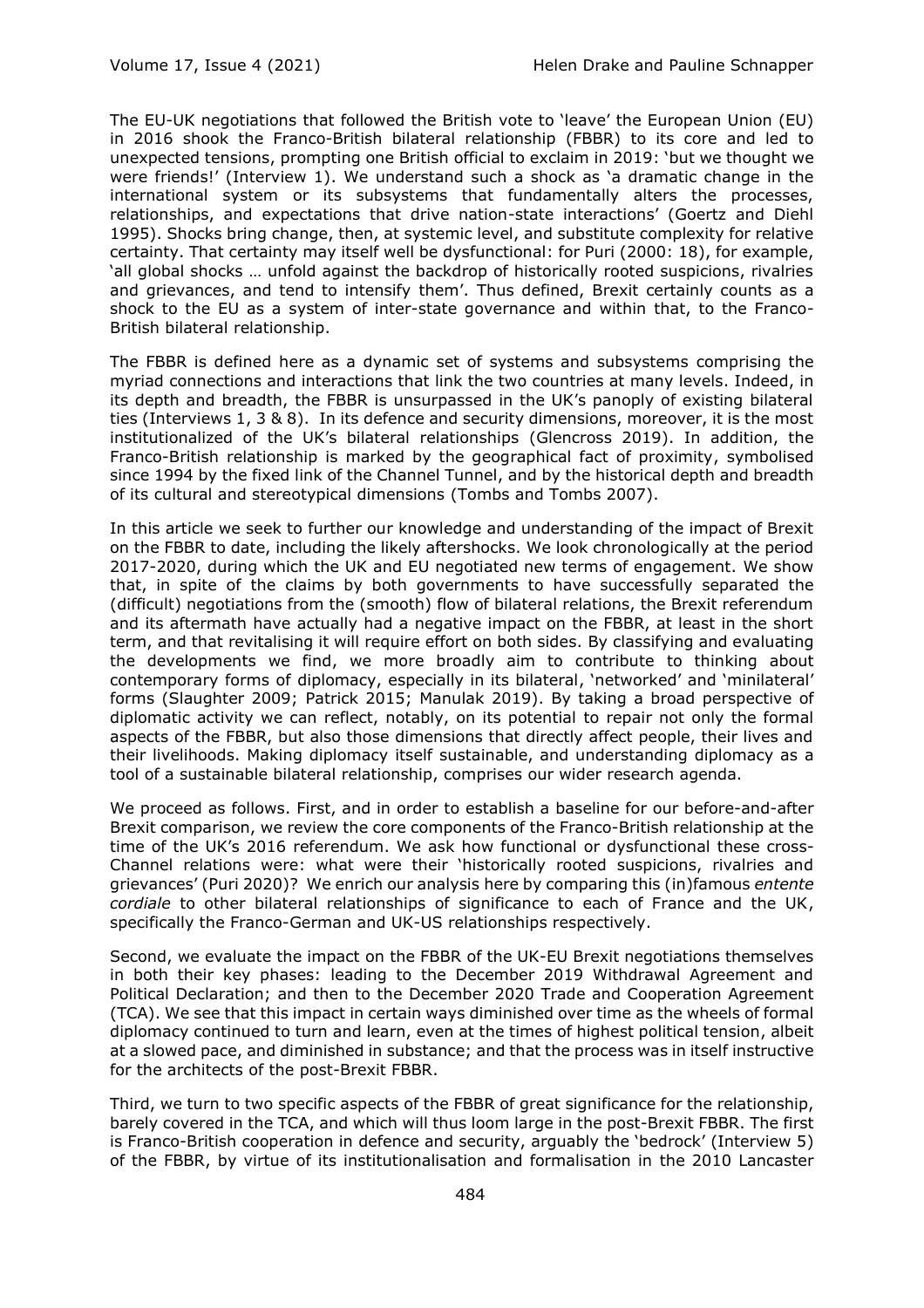House Treaties amongst other formal commitments. The second is the web of governance surrounding the two countries' borders (fixed and maritime), and the migration and mobility that the borders both produce and constrain. For each of these dimensions of the FBBR, we identify and appraise the impact of Brexit to date, and look ahead to likely developments. We end by reflecting on the significance of our findings for the operation of the FBBR; for our understanding of that relationship; and for lessons in diplomacy conducted, moreover, in a digital, pandemic-ridden world.

We supplement existing primary and secondary sources with original data generated from nine elite-level interviews with individuals working in FBBR diplomacy on both sides of the Channel (see Appendix One). These discussions took place remotely by video link, in keeping with the impact of Covid-19 on research and fieldwork. Our interlocutors, both active and retired, included officials who were at the time of interview working in the two Ministries of Foreign Affairs (MFA) *viz,* the *Quai d'Orsay* and the Foreign, Commonwealth and Development Office (FCDO); and in the French Embassy in London and the UK Embassy in Paris. We have anonymised all interviewees bar one to preserve the confidentiality of their insights and information.

## **WHAT'S IN A BILATERAL? THE STATE OF THE FRANCO-BRITISH RELATIONSHIP AT THE TIME OF BREXIT**

Bilateral relations have been at the core of diplomatic relations, constituting the first and most traditional element of international diplomacy since the seventeenth century (Pannier 2018). Over time, the number of bilateral relations increased dramatically, especially after 1945 when international networks became more and more extensive. There are several possible levels of depth and intensity to these bilaterals, from limited *ad hoc* relations to fully-fledged, so-called 'special relationships' covering political, military, economic and cultural dimensions. Moreover, they are always dynamic: typically varying over time, especially when the two countries share a long history and are close geographical neighbours, as is the case with Britain and France. Indeed, we note that in comparison to other bilateral relations in Europe, France and Britain have been said to be each other's 'Other', or *super-étranger*, in Crouzet's (1975) term for several centuries: in many ways, the two neighbours built their national identities in opposition the other (Colley 1992). The relationship between the two countries has more often been one of rivalry and competition than friendship and collaboration, at least until the beginning of the twentieth century (Tombs and Tombs 2007), and this aspect comes into clear view in the case of Brexit, as we see below.

## **France Versus UK in the EU and the International System**

France and the UK made (at least partly) different choices to mitigate the adverse effects of their relative decline after 1945. The UK chose a strategic partnership with the USA, while the governments of the French Fourth and Fifth Republics embarked on a process of European integration which they effectively led for several decades. De Gaulle's two vetoes of the British application to join the EC in 1963 and 1967 confirmed this pattern, while Britain's transactional approach to membership after it finally joined in 1973 continued to clash with France's aspirations to construct an economic and (rhetorically at least) political union (George 1998). Specifically on defence and security issues, furthermore, London's priority remained NATO and the Atlantic alliance whereas Paris pushed for an autonomous European defence capability, first within the Western European Union (WEU), then as part of the EU's Common Security and Defence Policy (CSDP), and European Security and Defence Policy (ESDP). From 2017, French President Macron argued vocally for Europe's 'strategic autonomy', and not only in matters of hard power (Drake and Meunier 2020).

Despite these differences, the bilateral relationship flourished after the end of the cold war into a quasi 'special relationship'. Cooperation in the diplomatic and military field, based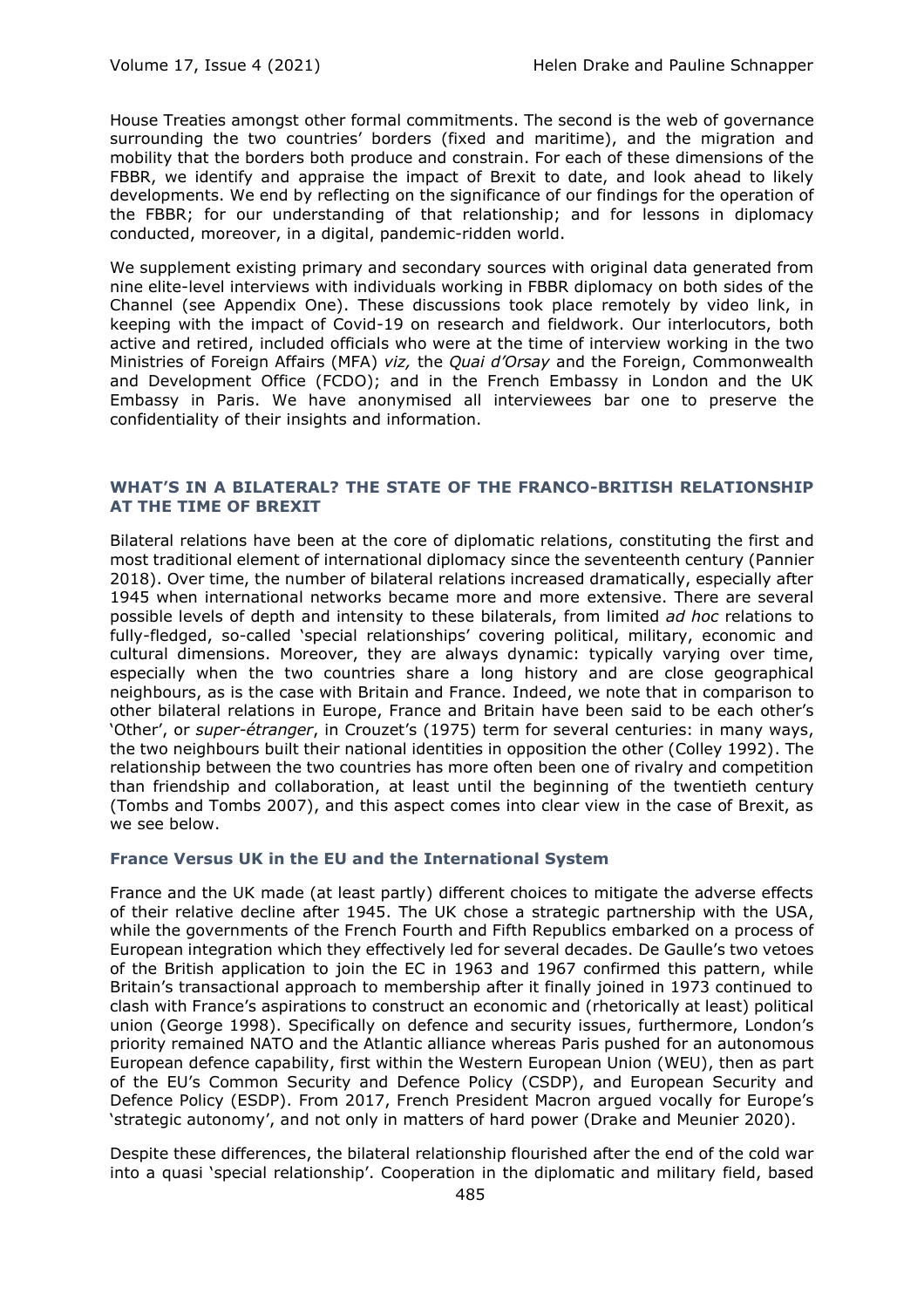on shared interests, gave France and the UK a stronger voice on the international scene, whether at the United Nations (UN) Security Council or in the Libyan desert in 2011. On the ground, military cooperation started in Bosnia in 1995 under UK Prime Minister John Major and French President Jacques Chirac, and was enshrined in law fifteen years later in 2010 by the Lancaster House agreements, which cover both conventional and nuclear cooperation (Harrois 2016). These agreements were based on a shared perception that, in spite of their differences over European integration, the two countries needed to increase military capabilities in the context of the 2008-2009 economic downturn and reduced defence budgets (Gomis 2011: 4). Both partners share a self-belief that they are global players, illustrated by their permanent seats at the UN Security Council, their nuclear arsenal and their commitment to military activism abroad.

## **Entente vs 'Special' Relationships**

How did this renewed FBBR compare in depth and feeling to the relationships that pertained between the UK and the US, or to the Franco-German bilateral relationship? In the case of the UK and the US, the closeness was forged during WWII and comprised close economic, military (both conventional and nuclear) and intelligence collaboration. The relationship remained a priority for British diplomacy after the end of the cold war, whichever administration was in place in Washington and whatever the disagreements on specific issues. Of note here is the UK government's insistence on the value of a post-Brexit bilateral free trade agreement with the US as an appealing alternative to membership of the EU single market, to the extent that it sought to run both the UK-EU and UK-US Brexit trade talks in parallel. In addition to these largely hard power dimensions, the UK-US relationship is encased in the rhetoric of the Anglosphere, based on a discourse about linguistic, cultural and historical ties (Wallace 1991; Gamble 2003).

In contrast, the Franco-German relation has been described as 'regularized intergovernmentalism' (Krotz 2010), and its lifeblood flows from the two partners' membership of the EU. Germany is France's first trading partner by far, both for exports and imports, while France is Germany's fourth. Multiple bilateral links have been established over the decades across numerous sectors since the 1963 *Elysée* Treaty, including the *Office Franco-Allemand de la Jeunesse*. In 2003, on the 40<sup>th</sup> anniversary of the treaty, the two governments set up a biannual Franco-German ministerial council which replaced bilateral annual summits and allowed all levels of government to cooperate directly. More generally, the two countries have generated routines, especially within the institutions of the EU, which have contributed to binding and socialising its key actors: the relationship is routinised at all echelons of government and across policies (Krotz 2010: 151-152). This does not mean that the relation has always been smooth or without problems and differences – institutionalised military cooperation has not brought the two partners together over actual military intervention, for example – but there is an expectation and shared commitment that disputes can be resolved, lending a long-term stability to the bilateral which largely insulates it from domestic or international changes and from crises. Thus, the risk of divergence or conflict is mitigated. Not dissimilar to the UK's 'special relationship' with the US, the Franco-German relationship also comprises a normative dimension in the political culture of both countries, where it is a given that is rarely questioned. This is not quite the case for the FBBR, as we shall see below.

## **Back to the Channel: Facts, Symbols and Stereotypes**

For Pannier (2018: 35), bilateral relations are potentially 'symmetrical or asymmetrical, dependent or interdependent, institutionalized or not, consensual or contested, new or old, based on shared interests and/or values'. In the Franco-British case, the relationship has arguably been both symmetrical and interdependent. First, both France and the UK are roughly equal in terms of economic and political weight and trade extensively with each other. Britain was France's fifth customer with over 30 billion euros worth of exports in 2016 and France is Britain's seventh with 23 billion euros. Second, the FBBR is partly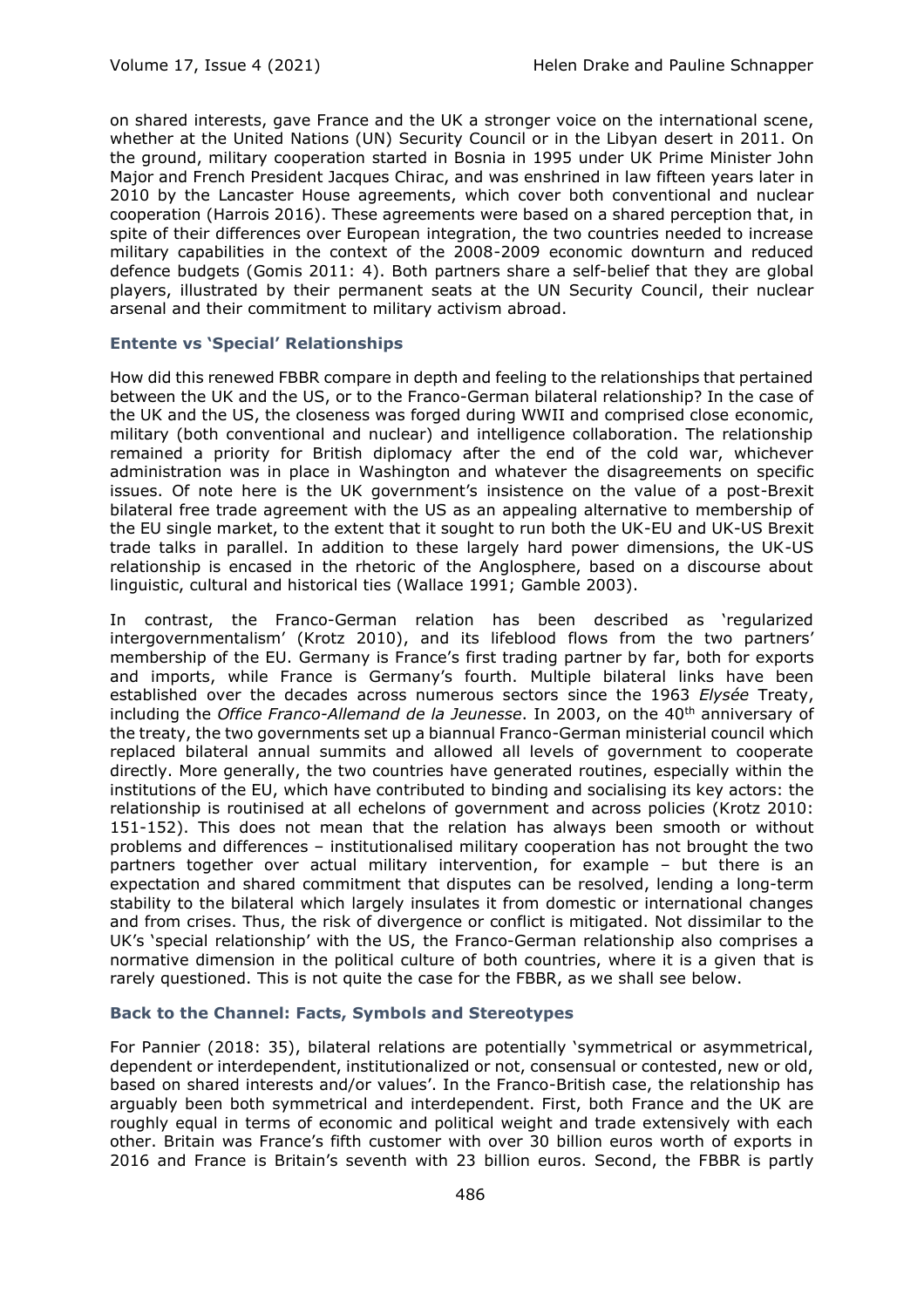institutionalised as we have seen, and again, far more so than the transatlantic relationship, with annual bilateral summits and agreements such as Lancaster House or Le Touquet on the managing of the border in Calais (Foreign and Commonwealth Office 2003); but arguably less so than the Franco-German tandem. Third, relations between France and the UK are not specifically contested by political forces or public opinion in either country (although they are prone to stereotype, particularly in the UK, as we see below). But they are also relatively shallow, unlike either of the two other bilaterals explored above, where relations are both consensual and run deeper. Thus a French official told us that the Franco-German relationship was "more natural, more obvious" than the FBBR (Interview 7). Fourth, the relationship contains both very old and relatively new elements, similar to the US-UK and the Franco-German relationships respectively. Fifth and finally, the FBBR is based on certain shared interests and values; these commonalities are both more explicit than those binding the US and the UK, and far less so than for the Franco-German bond, particularly with regards to its EU dimension.

Extending beyond this typology of bilateral relations, it is notable that perceptions and stereotypes, positive and negative, continue to play a specific part in shaping the Franco-British relationship, present in the FBBR in a way that distinguishes it from its counterparts above. From the *entente cordiale* and *perfide Albion* to the *frogs* and *rosbifs*, from tabloid headlines and 'arrogant' French, to the 'stiff upper lip' and 'pragmatic' English (*les Anglais*  being routine shorthand for the British, even at the highest levels of political and public discourse), imaginaries and prejudice have formed the background to the relationship, modified or reinforced by the political ups and downs in the relations between different governments (Tachin 2006; Crouzet 1975). Pictures of the past (especially the memory of WWII) and clichés bear on contemporary policymakers and commentators on both sides of the Channel, and routinely find their way into political and media discourse. This 'othering' characterises the FBBR just as much as its institutional frameworks, and feeds a propensity for the relationship to fall into dysfunctional habits when under specific stress.

## **DIPLOMACY DISRUPTED? THE FBBR AND THE BREXIT NEGOTIATIONS, 2017- 2020**

The British vote to leave the EU on 23 June 2016 came as an electoral shock not just to the British government and political elites but to their counterparts across Europe. On the continent, few commentators had expected such an outcome in spite of the warning shots of the previous referendums which, in Ireland in 2001, and then France and the Netherlands in 2005, had rejected the Nice and Constitutional Treaties respectively. For the first time (setting aside the very different cases of 'Algexit', 'Grøxit' and Saint Barthélémy (Patel, 2017)), the EU was facing a domestic electorate now wishing to leave, thereby significantly shrinking the EU and raising the prospect of European *dis*integration after so many decades of integration and enlargement (Webber 2018; Vollaard 2018; Rosamond 2016; Jones 2018).

### **Handle with Care: FBBR and Brexit on parallel diplomatic tracks**

The Brexit referendum results came as a shock to France in the same way as it did to other member states. On 24 June 2016, President Hollande issued a statement saying how much he regretted the 'painful choice' made by the British electorate (Hollande 2016). His immediate reaction was to protect the EU, rather than the FBBR, and to turn to Germany to push for more cooperation on defence issues within the EU (Barker, Wagstyl and Chassany 2016). Hollande insisted that there should be 'a price' to pay to leave the EU; otherwise, he argued, the whole European project would be undermined. From May 2017, Emmanuel Macron maintained the same line about there being an essential distinction between being a member state and a third country (even where this third country was a bilateral partner, and ex-EU member state). This led to what one interviewee (Interview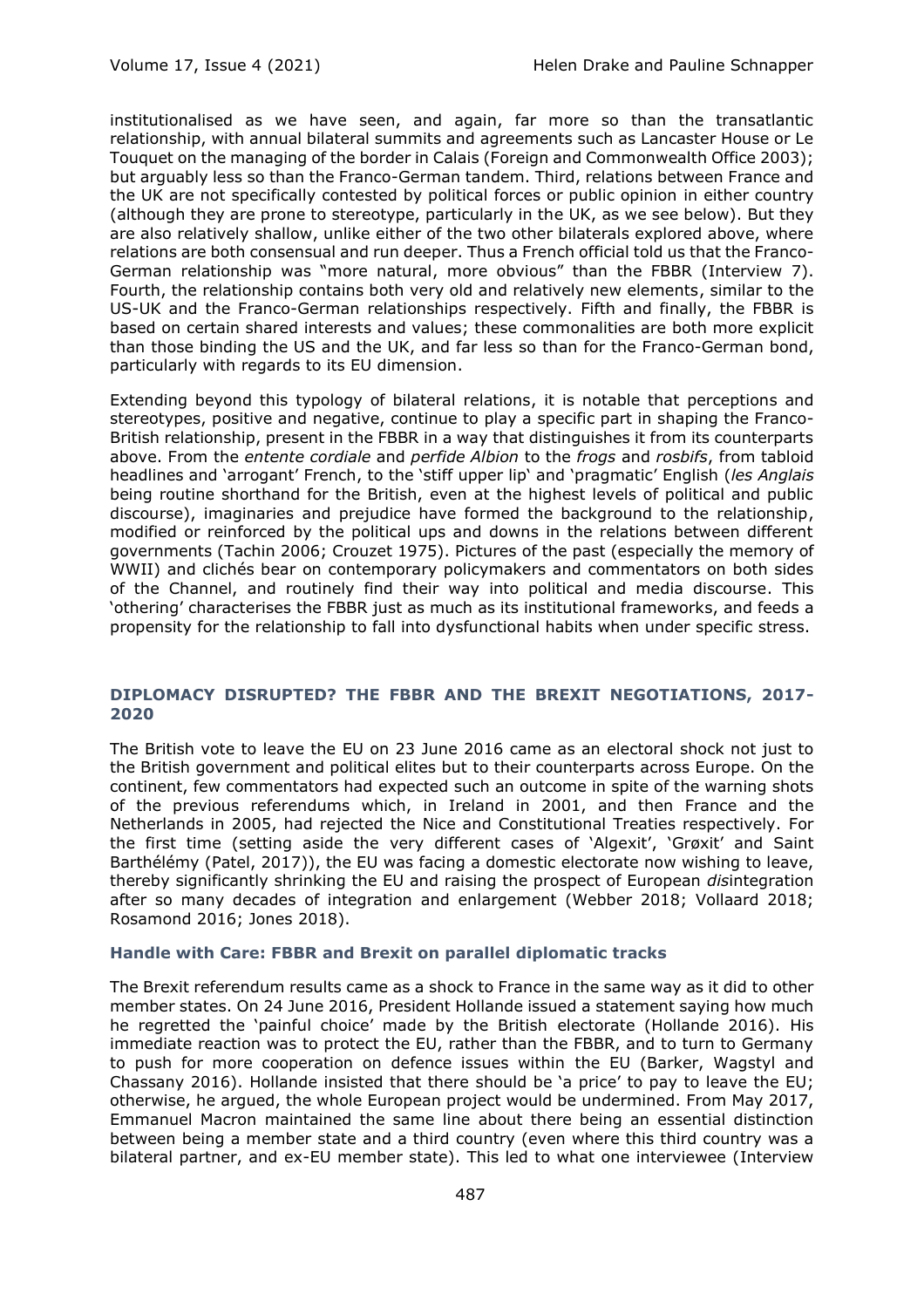4) described as a discrepancy between, on the one hand, the tough political signal that was sent from Paris to the British side; and on the other, a predisposition at the more technical level of relations to maintain as good a working relationship as possible between the two countries.

In contrast, Theresa May's UK government was hoping to use its bilateral relations within the EU in general as leverage to get a favourable deal once the negotiations got underway in 2017 (Figueira and Martill 2020). Yet as early as February 2017 the European Council adopted guidelines for the negotiations which stressed the need to maintain EU27 unity in the face of UK demands. It stated in particular that 'the Union's overall objective in these negotiations will be to preserve its interests, those of its citizens, its businesses and its Member States' and that 'throughout these negotiations the Union will maintain its unity and act as one with the aim of reaching a result that is fair and equitable for all Member States and in the interest of its citizens' (European Council 2017). Protecting the integrity of the single market was a priority shared by the EU27, a stance that subsequent developments showed was seriously underestimated by the UK government. Indeed, this unity was maintained throughout the negotiations and no member state agreed to deal unilaterally with the UK.

In France, individual government departments were officially banned from discussing Brexit issues with their counterparts in the British Embassy; and officials all report how they handled the FBBR with care, running it along a parallel track to the Brexit negotiations for fear of tainting the negotiations or, just as significant, being perceived as doing so<sup>1</sup>. Moreover, France was depicted as a particularly tough negotiator in the British media, where Emmanuel Macron was dubbed 'bad cop' in contrast to the supposedly German 'good cop' Merkel (Mallet and Barker 2019). In his account of May's years as Prime Minister, Anthony Seldon writes of Macron as 'a constant thorn agitating the EU to stand up to Britain over Brexit' (2019: 631). This was true especially at two key moments in the negotiation with Theresa May's government: the Salzburg EU summit in September 2018, which rejected the so-called Chequers plan (Boffey and Sabbagh 2018); and the April 2019 European Council which followed Theresa May's failure to get parliamentary ratification of the deal, and took place in the run-up to the European elections (Vaillant 2019).

At the same time, French officials were eager to see Brexit happen, not because they thought it was a good idea but because in their view, the vote of the British public should be respected, and it was better to have Brexit out of the way as fast as possible and focus on further developments within the EU (Montchalin 2019; Loiseau 2018). This was a strategic, unsentimental perspective in line with the norms and thrust of French diplomacy, as one senior UK diplomat put it (Interview 8). A French official in post at the time told us that Theresa May's resignation and the arrival of Boris Johnson as Prime Minister in July 2019 were a relief for the French government, in spite of Johnson's harder Brexit stand. There was at least a prospect that he would 'get Brexit done' (in reality, get the Withdrawal Agreement done); and after previously suggesting otherwise, Macron agreed to a Brexit extension to 31 January 2020 (rather than 31 December 2019) to accommodate Johnson's call for a UK general election in order to secure ratification of the Withdrawal Agreement (Boffey 2019).

## **Learning new tricks**

From March 2020 onwards when negotiations resumed, this time in the 'Transition' phase and on the future UK/EU relationship, there was a disappointment on the French side that the new British team was not seeking institutionalised links on security and defence during these talks (Rankin 2020; Interview 9). Furthermore, the limited progress of the Brexit talks over the spring, summer and early autumn of 2020, in a context dominated by the Covid-19 crisis, was frustrating for the French side. Indeed, the Paris government appeared again at some points as a more intransigent partner than others in the EU, for example on the issue of fisheries, which affected many coastal constituencies and was politically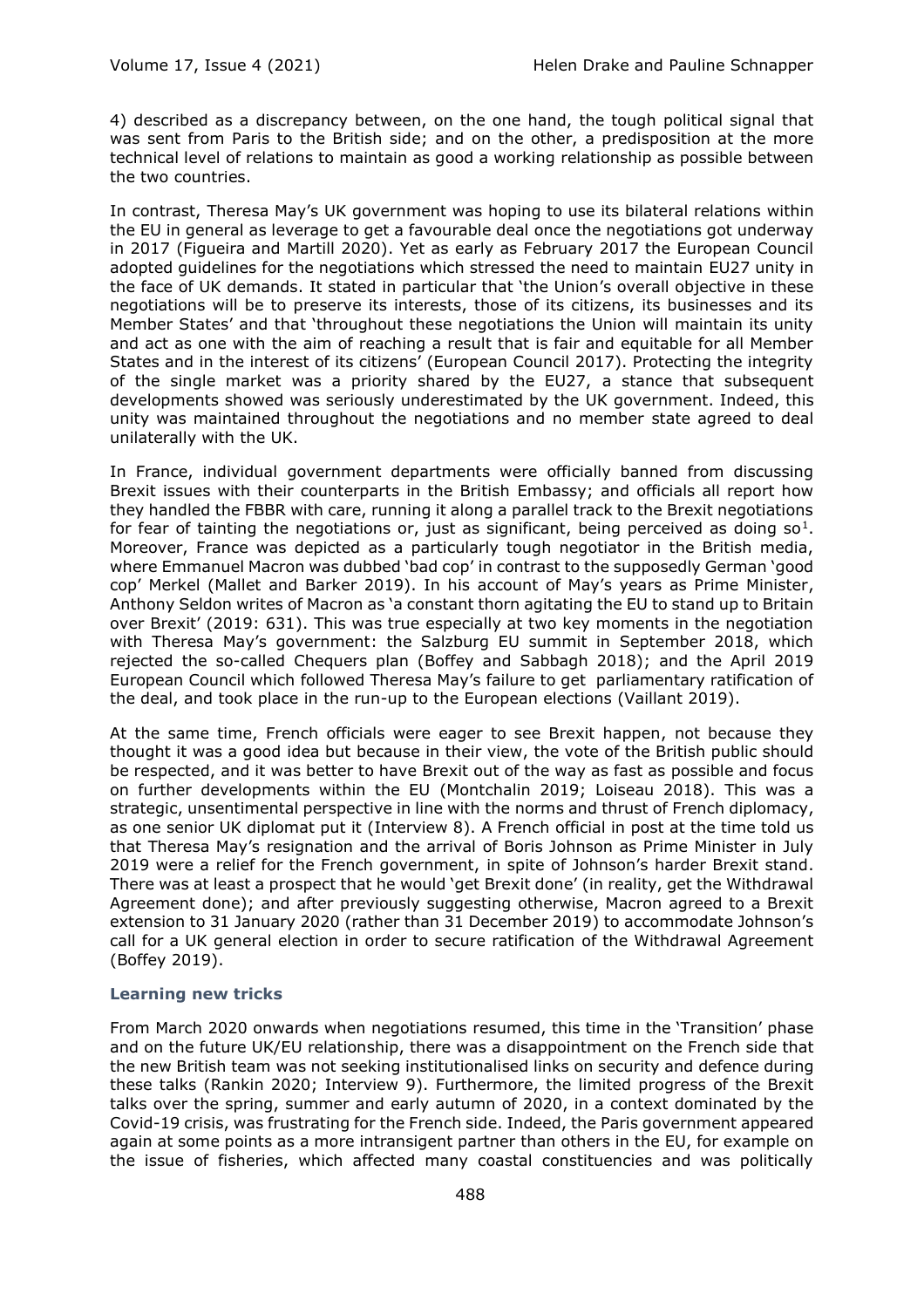sensitive (see Henley 2020; Boffey 2020a). A senior British diplomat commented precisely on how 'single-minded', 'unsentimental' and 'strategic' the French negotiating position was with regards to treating the UK as a third country like any other (Interview 8). The Internal Market Bill introduced by the British government in the autumn of 2020, which if not eventually removed, would have breached the agreement signed in December 2019 on border controls between the island of Ireland and Great Britain, also strained UK-EU27 relations and affected the level of trust towards London (Boffey 2020b).

Yet officials on both sides of the Channel also pointed, somewhat paradoxically, to a better atmosphere between the two governments under the Johnson government. They mentioned the good personal relationship between Macron and Johnson which they deemed as particularly important for the future of the FBBR (Interview 9; see also Forsyth 2020); and both sides acknowledged the lessons learnt during the previous round of negotiations (2017-19). For instance, British officials accepted that there would be no direct negotiations with individual member states, including its bilateral partner, France, and did not even try to have technical talks with ministerial departments in Paris (Interview 4). In the end an agreement was found on fisheries which provided for a 25 per cent reduction in EU boats' access to British waters for five and a half years followed by annual quota negotiations, and which unlocked the signing of the EU/UK TCA on 24 December 2020.

It would appear therefore that the formal diplomatic channels between France and the UK adjusted over time to the emerging realities of the Brexit negotiations. After initial turbulence, dialogue resumed between the two sides, albeit with necessary adjustments to previous standard operating procedures to accommodate the facts of a somewhat artificially-split reality: the FBBR could continue, with the exception of the matter of Brexit. In practice, several interviewees reported that it was sometimes difficult to separate the two, and indicated that the tensions in the negotiations took their toll on the bilateral relationship (Interviews 5, 7 and 8). It was evident that business was not as usual, which led to unease and uncertainty.

## **'C'EST COMPLIQUÉ': DIPLOMATIC OPTIONS FOR THE FUTURE FBBR**

The negotiation of Brexit did not, it appears, in itself constitute a disruption, if we define disruption as a wholesale jettisoning of an old business model or operating system (Drake 2018). But that phase alone did deliver an immediate shock to the FBBR: a slow and on occasions painful process of the adjustment of existing routines and tools; and an impact on Franco-British bilateral diplomacy that was likely to be unprecedented in both depth and breadth. Indeed, once the dust had settled on the TCA, two key areas of cross-Channel collaboration and cooperation – security and defence; borders, migration and mobility – which had by and large been excluded from the negotiations mandate, would now fall to the two parties in the FBBR for negotiation and resolution. Would the old operating system suffice?

## **Security and Defence**

All interviewees mentioned defence and security as the areas where progress in the FBBR had hitherto been most far-reaching, and therefore where the shock of Brexit was now most strongly felt. Lord Peter Ricketts (and Interviewees 8 and 9) mentioned the 2003 Iraq war as a previous rift, but one which had been quickly 'patched up', whereas Brexit was expected to be 'deeper and more-lasting'. Several officials on both sides confirmed that behind the rhetoric of official communiqués, the FBBR in that area had indeed been badly affected and would require rebuilding in the future.

Indeed, the 2010 Lancaster House agreements were signed outside of the EU framework; in theory therefore, they would not be directly affected by Brexit, something that both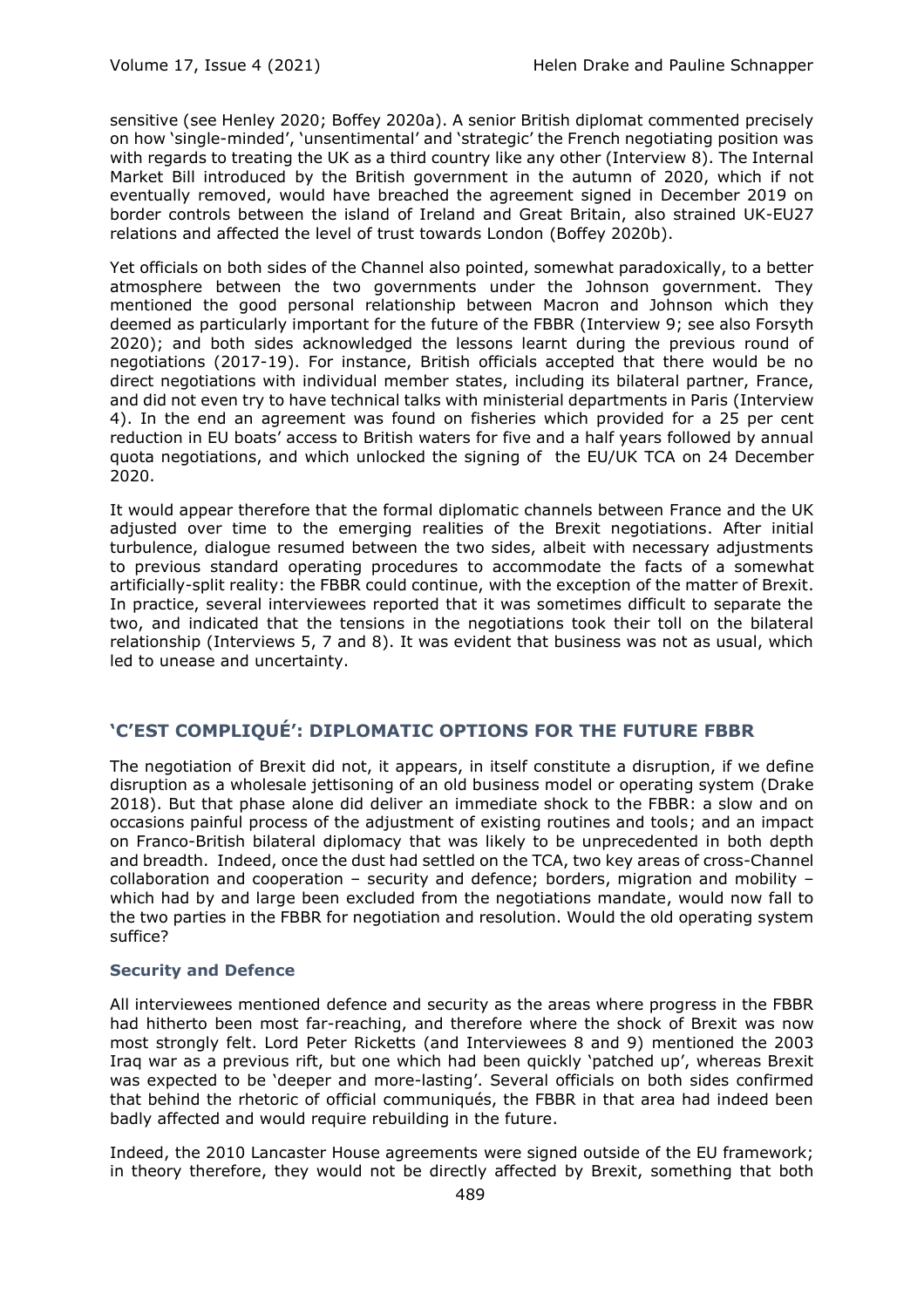countries were keen to stress from the start (Pannier 2016: 485). Officially, military cooperation was expected to 'simply' continue (Guitton 2020). The communiqué following the Franco-British summit of January 2018 in Sandhurst reiterated, rhetorically at least, 'the continuing importance of the defence relationship between our two countries as a foundation of our national and of European security' (UK Government 2018). It listed the achievements of the FBBR in this field since 2010, including maritime cooperation in the Atlantic, Mediterranean and China seas; British support for French troops in Mali; French participation in the NATO-enhanced Forward Presence operation alongside the UK in Estonia; and the operations against ISIS in Syria and Iraq. It also set up a ministerial defence council which would meet three times a year. Operation Hamilton against Syrian chemical weapons facilities, which was conducted jointly with the US shortly after, in April, seemingly illustrated the resilience of this cooperation. In this context, the anniversary of the 10th Lancaster House agreements in 2020 was to have been celebrated with much fanfare. The Covid crisis made the celebration much more subdued, but both governments published a number of statements celebrating the FBBR in the defence field: the two Defence Secretaries, Florence Parly and Ben Wallace took stock of further developments in defence projects; while the two ambassadors gave a lengthy joint interview celebrating the FBBR (Parly and Wallace 2020; Llewellyn and Colonna 2020).

More generally, maintaining bilateral defence links became all the more important as the UK strategy changed with the new Johnson government; military cooperation, it would seem, was to be insulated from political change. Whereas the October 2019 Political Declaration on the future UK-EU relationship supposedly established the parameters of a future cooperation including 'law enforcement and criminal justice, foreign policy, security and defence and wider areas of cooperation' (UK Government 2019), the Johnson government actually shifted away from any agreement with the EU regarding the institutionalisation of foreign and defence policy cooperation in 2020, preferring instead ad hoc, bilateral or minilateral arrangements in Europe and 'Global Britain', with the Atlantic alliance as bedrock and the Indo-Pacific as a 'new' horizon (Whitman 2020; Pannier 2015; Johnson 2021). The E3 format (France, the UK and Germany) deployed since 2003 in the negotiations with Iran on their nuclear programme was potentially to provide a template for the future in that perspective (Brattberg 2020; Billon-Galland. Raines and Whitman 2020; Interviews 2, 8 and 9). Similarly, the European Intervention Initiative proposed by President Macron in his Sorbonne speech and launched in June 2018 with seven EU countries was welcomed by the UK which signed the Letter of Interest (Melvin and Chalmers 2020: 19; Macron 2017). Abecassis and Howorth (2020) argue that the post-Brexit context in fact coincided with a remarkable alignment of the regional and global ambitions of France and the UK, but did not imply automatic cooperation, given the many factors in play in both the relationship itself, and at large.

The arrival of the Biden-Harris administration in Washington in 2021, with its emphasis on multilateralism and the renewal of transatlantic ties, could also be expected to help reshape the FBBR by encouraging cooperation between the EU and its traditional allies, whereas President Trump was happy to drive a wedge between Brexit Britain and the EU. In diplomatic terms, this would mean France and the UK continuing to work together in the UN Security Council and coordinate on issues such as relations with Russia or China as well as developing coordination in the Asia-Pacific region which the Johnson government identified as a key arena for "Global Britain in a Competitive Age", provided British and French ambitions are not too curtailed by the economic consequences of the Covid pandemic (UK Government, 2021; Glencross 2019, Heritage and Lee 2021). The UK's 144 page Integrated Review published in March 2021 devoted only a few lines and a specific paragraph to the FBBR, promising to build on the Lancaster House treaties but without elaborating (UK Government 2021). Peter Ricketts for his part, emphasised the need to find new momentum (*élan*) and new projects for the FBBR in this field, as in others, to sustain the relationship.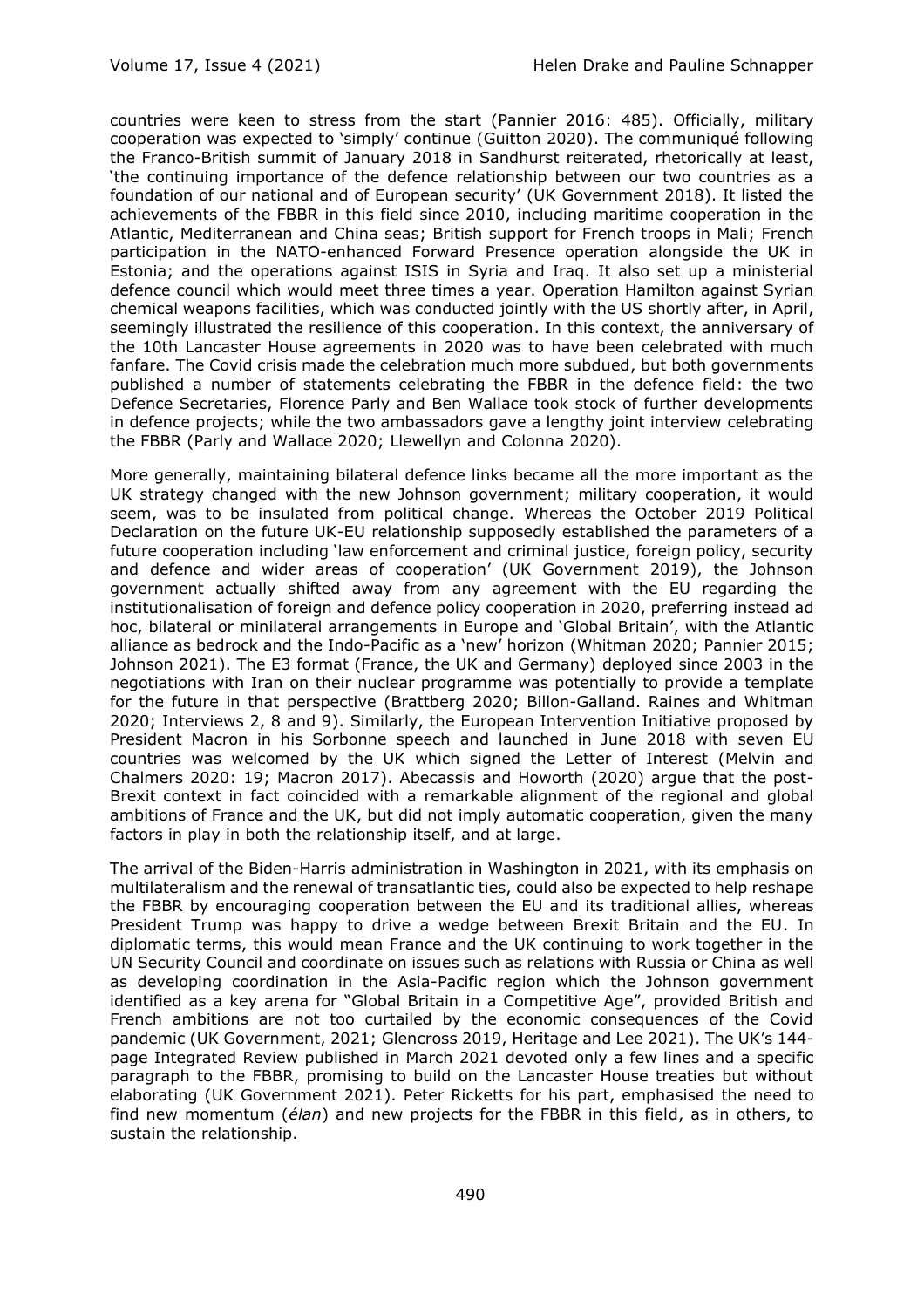Yet there are already limits to existing bilateral defence cooperation. The non-permanent Combined Joint Expeditionary Force (CJEF) is operational but was never deployed. Britain only contributed three Chinook helicopters to operation Barkhane in Mali, no more than other European partners like Germany and definitely fewer than the US. Looking ahead, medium to long-term challenges to the defence relationship concern the difficulty for France, strategically-speaking, to prioritise a bilateral special relationship with the UK whilst simultaneously pursuing its goal of beefing up the CSDP with Germany. There is also a question mark over French post-Brexit commitments to NATO, following Macron's provocative assessment of the Atlantic organisation as 'brain-dead' in 2019 (*The Economist* 2019; Interview 9). More generally, the UK's ambitions for a 'Global Britain' do not align with France's focus on Europe, the Mediterranean and Africa<sup>2</sup>.

Similarly, there are limitations to the extent to which post-Brexit diplomatic arrangements can mitigate for the losses incurred by the FBBR due to Brexit. Ad hoc or *à la carte*  cooperation brings advantages such as flexibility and adaptability but, when only semiinstitutionalised, also risks becoming hostage to short-term political tensions or divergent interests (Patrick 2015). Indeed, several officials expressed doubts that these losses could be fully mitigated by the informal, minilateral arrangements of the E3, Intervention Initiative type alone. The future FBBR cannot therefore be isolated from a formal UK relationship with the EU around matters of security and defence, and at the time of writing, this remained a significant sticking point for Franco-British bilateral relations.

## **Borders, Mobility and Migration**

Moreover, Brexit puts the UK beyond the EU's shared regimes for border control, migration and mobility which are equally, if differently, central to the fabric and sustainability of the FBBR. We include here not only EU citizens – those previously free to cross the Channel with few legal constraints – but also those often undocumented individuals who attempt to cross the Channel from France to the UK at the cost of their lives and who have already, at the time of writing, found themselves pawns of a highly-politicised conversation between French and UK authorities about how to stem and regulate these flows after Brexit (*Financial Times* 2020).

The FBBR has indeed for centuries incorporated the *chassé-croisé* of both its citizens and denizens, these categories being variably defined according to the norms of the time (Drake and Schnapper 2018). While both countries were EU member states, their citizens could reciprocally exercise EU citizenship rights, particularly the right to the freedom of movement (including residency) within the EU. This freedom of movement proved popular with French and UK citizens alike. The French Embassy in London estimated in 2020 that there were over 600,000 French expatriates and 3,000 French businesses in the UK, and about 400,000 British people living in France, although it is highly likely that these figures underestimated the phenomenon by some serious degree, since registration with the respective consulates had for a long time effectively been voluntary (Lequesne 2020; Geddes, Hadj-Abdou and Brumat 2020; Drake and Collard 2008).

### *'We're ending free movement to open up Britain to the world' (Patel, 2020)*

Whilst the 2019 Withdrawal Agreement addressed and secured the mobility and residency rights of those French and UK citizens already resident in each other's country by the cutoff date of 31 December 2020 (albeit with varying degrees of administrative transparency, cost and ease), arrangements for cross-Channel movement after that date became, post-Brexit, a test for the FBBR, particular with regards to the everyday realities of people's lives: (how) would France and the UK honour the commitments made on the part of their citizens to the other's country, be it in the form of property acquisition, contribution to culture, economy and society, professional and educational investments and other, less tangible but no less important, personal connections? What, if any contingency plans would be put in place to smooth over the abrupt change in status of French and UK citizens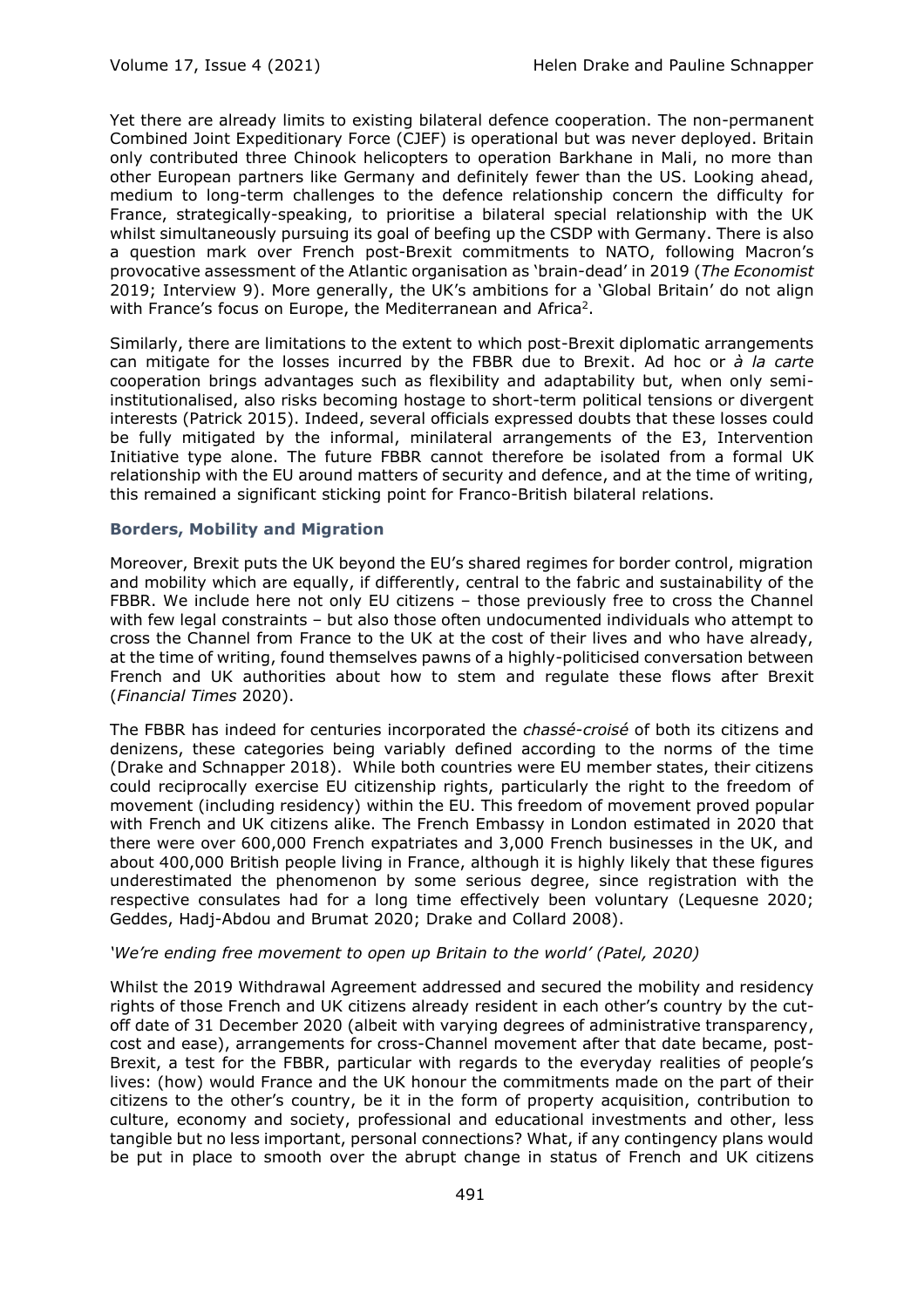moving across the Channel post-Brexit? Would Brexit, in matter of fact, signal one of the most significant ruptures in cross-Channel flows in the history of the FBBR?

At the time of writing (March 2021), 'concrete problems' (Interview 5; see also Reland 2021) posed by the abrupt ending of the freedom of movement had inevitably emerged for individuals and businesses alike. In the words of one interviewee (Interview 5), the ending of intra-EU migration was an 'enormous shock' to the FBBR, and adjustment was likely to take decades, not years. In the nature of shocks as defined above, the certainties of free movement had, at a stroke, been replaced with the complexities of new arrangements yet to be diplomatically enshrined or operationally absorbed. Early signs were that this was one key area of the FBBR over which bilateral diplomacy held little traction. For the UK, France was now a third country like any other, the movement of its citizens into the UK subject to the provisions of the 2020 Immigration Act which explicitly targeted and heralded the 'end of free movement' (UK Government 2020a); and which was politically celebrated as such, *viz* UK Home Secretary Priti Patel's Tweet of May 2020 (Patel 2020). Similarly, UK citizens' entry to France would henceforth be conditioned by the EU27 framework for third country nationals, with no exceptions made for its cross-Channel neighbour.

While the true extent of the repercussions of the ending of free movement were yet to make themselves fully felt, it was evident that they would spill into numerous and diverse sectors of customary cross-Channel activity including academic staff and student exchanges, and a wide range of cultural cooperation. Insofar as the formal FBBR has for its lifetime been sustained by the fabric of ties between its two populations (as well as its trading and commercial links), the shock of Brexit in this domain has already pointed diplomats on both sides of the Channel to stake stock of the multiplicity of stakeholders of the FBBR when rebuilding its post-Brexit bilateral futures.

## *'Taking back control' of the maritime border?*

With regards to the situation of undocumented or otherwise irregular migrants seeking to make the perilous crossing from the north of France to the south of England, Franco-British cooperation within the EU framework constituted a regime for controlling and patrolling the EU's external borders with regards to third-country nationals seeking entry into the EU's member states by both regular and irregular means, and included EU-wide rules for handling asylum-seekers. These arrangements were supplemented by strictly bilateral agreements, notably the 2003 le Touquet treaty for 'juxtaposed' border controls, and the 2018 Sandhurst Treaty which articulated legal provisions for the ongoing securitisation of the so-called 'short straits' of the English Channel. In 2019, 2020 and again in 2021, these waters saw a rise in the number of crossings and attempted crossings in 'small boats' from France to the south coast of England, incurring tragic deaths (*le Monde* 2021). In response, France and the UK increased their bilateral efforts to securitize the Channel (UK Government 2020b) in accordance with what had become a de facto diplomatic formula whereby the UK increased its financial and material assistance to their French counterparts (such as the UK's Clandestine Channel Threat commander role) in exchange for commitments by French authorities to deter irregular movement across the Channel, and enforce the rules (Tyerman and Van Isacker 2020).

Early evidence would suggest that these post-Brexit arrangements lack full buy-in on the French side of the Channel where, as with regular migration, the priority – the default diplomatic setting - remained the EU27 legal framework (Interview 8). France also has other entry points for irregular migrants (the Franco-Italian border) that absorb official energy. The UK's exit from the EU's 'Dublin III' arrangements for returns and 'removals' (especially of minors), in particular created a gap to be addressed by new arrangements yet to be articulated or negotiated, and where diplomatic relations between France and the UK have entered an unprecedently uncertain phase. 'Taking back control' of this particular border has unsurprisingly proven far trickier, more costly and deadlier than Brexit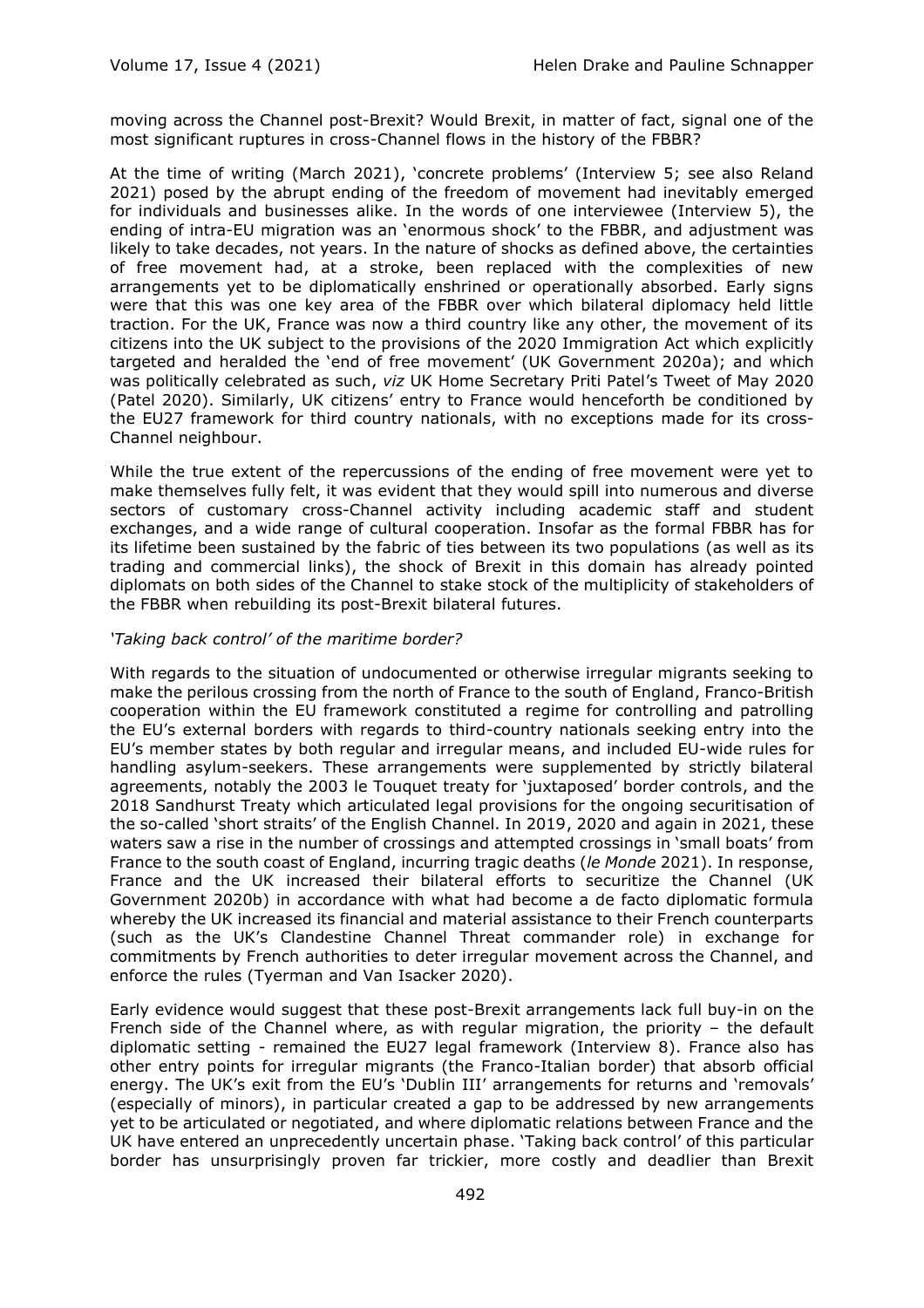supporters were given to believe (see Akkad 2021). The late summer of 2021 was marked by particularly fractious exchanges between UK and French officials, with the UK Home Office threatening to withhold funds from their French counterparts, deemed to be failing to uphold their side of the bargain, a perspective inevitably not shared by France. The UK's Nationality and Borders bill, making its way through UK Parliament at this time, would criminalise the very act of crossing the Channel by irregular means. This, and UK ideas of 'turning back' the boats at sea, towards France, would inevitably further complicate Franco-British cooperation on this matter at a time when toughness on immigration featured in the promises of numerous would-be candidates in the 2022 French presidential elections.

## **CONCLUSIONS: 'WHO CARES?' CHALLENGES FOR TRADITIONAL DIPLOMACY IN SUSTAINING THE FBBR**

Brexit was a shock that threatened to disrupt not just the EU but also the FBBR, in many ways embedded in the EU framework. Tensions between the two countries were higher than expected, considering the depth of cooperation in many fields during the two rounds of negotiations, but also unsurprising, given the emotion involved (Interviews 1 and 9).

The FBBR has suffered as a result, and rebuilding it post-Brexit will require a learning process on both sides to adjust to the basic tenets of the relationship in a radically new environment. Brexit has also challenged the traditional ways of conducting diplomacy in the FBBR, and forces the two countries to almost start from a 'blank sheet' (Interview 9). It provides an opportunity to take stock of the FBBR and to decide how important this historic relationship is to both countries and the effort that should be devoted to repair its fabric. Given that the EU now functions as a very different reference point for the two partners – a default diplomatic framework for France, and a past to forget for the UK – alignment of the two mindsets presents a significant challenge for the relationship.

It is of note that the fact of reaching an agreement (rather than a 'no deal') in December 2020 on the future UK/EU relationship, however unsatisfactory and limited in scope, did ensure that the new FBBR restarted without immediate bitterness and recrimination. However, it also signaled an ongoing, drawn-out process of negotiation on specific aspects such as border controls, security cooperation, citizens' rights, fish and so on which will test the relationship, its illusions and inevitable disillusions (Menon and Portes 2021).

In this context, and because of the loss of the multilateral framework provided by the EU, we can expect bilateral and mini-lateral diplomacy to experience a revival, or at the very least to become more important. However, such ad hoc diplomatic arrangements are likely to still leave a void in the FBBR where the socialising routines of shared EU membership once occurred. Due to Brexit, both parties have lost the opportunities for socialisation at the elite level that came with shared EU membership. Furthermore, each country's image has taken a hit in the other's country, with opportunities for public diplomacy first constrained both by the rigours of the parallel tracks discussed above (FBBR on one, Brexit negotiations on the other); and later, by Covid-19 restrictions. In these respects, the shock of Brexit has indeed created the 'complexity' associated with 'dramatic change in the international system or its subsystems' (Puri 2020), in the face of which both countries will find themselves leaning heavily on their political leaders and the ephemeral relations between them to conduct affairs via 'summit diplomacy' with all its limitations in today's hyper-securitised environments, and vulnerability to disruption of the kind wreaked by Covid-19 (see Manulak 2019).

More generally, the evolution of the FBBR post-Brexit has shed some interesting light on bilateral relations and the future of diplomacy. Although symmetrical and interdependent, the FBBR has proved, at least in this first post-Brexit phase, to be less robust than other long-lasting bilateral relationships, such as the UK-US 'special relationship' or the Franco-German one. Both are much more embedded in the political culture of the respective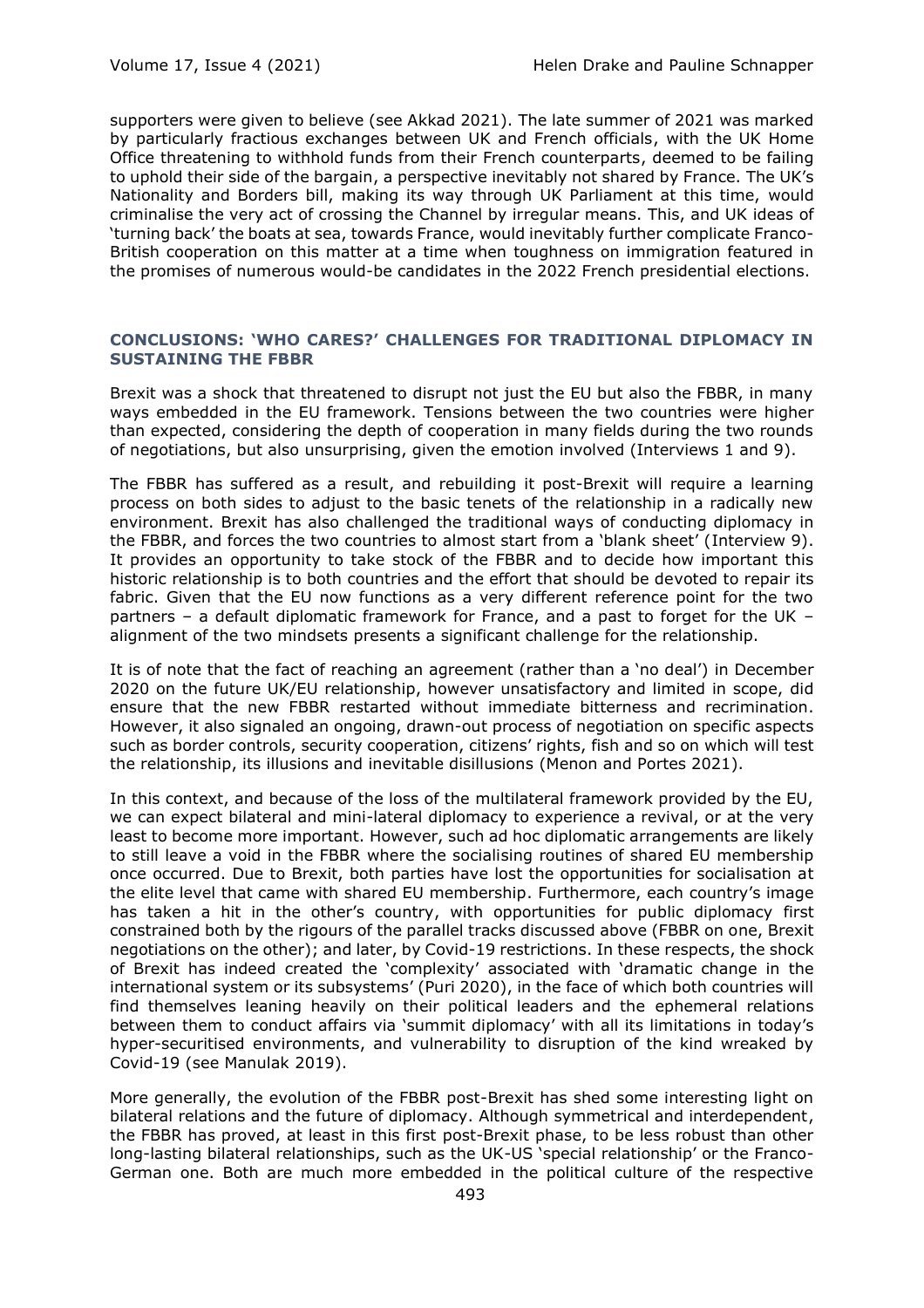countries involved, and therefore more shock-proof, in theory, than the FBBR. Perhaps these latter relationships have yet to be similarly tested: the fall-out from the US withdrawal from Afghanistan on the UK-US relationship, and the impact of Chancellor Merkel's departure from the German chancellorship on the Franco-German tandem within the EU, despite both occurring in very testing circumstances, will most likely spare those relationships the 'dramatic change' that we have associated with the shock of Brexit.

The evidence points to Brexit both having made the FBBR harder work – certainly in the early days and months with tensions over the Northern Ireland protocol and the vaccine rollout flaring across the Channel – and to a shared commitment to undertake that effort. Brexit may well prove to be disruptive to the point of questioning the existing 'operating system' of the FBBR, creating a need for creative diplomacy which does not lack for tools or precedent. Indeed, in 2021 French diplomats had begun to undertake a structured rethink of the FBBR, marking time while the UK's review of its external relations turned its eyes firmly to the east, and its back to the continent. On the part of the UK, London sent its first ever female ambassador (Menna Rawlings, after 36 men in that post) to Paris in August 2021, raising expectations of change and renewal.

But the limitations of mini-lateral relations when the two countries espouse a different discourse on their place in the global order, even when sharing broad values and interests, are likely to appear all too clearly. A rhetorically 'global' but actually inward-looking UK will struggle to accommodate France and the EU's equally rhetorical 'strategic autonomy', especially if the UK government continues to pander to nationalism and France insists on treating the UK like any other third party country.

We have also seen that traditional, state-to-state diplomacy is unlikely to sustain the future FBBR, a matter that officials on both sides of the Channel stated most emphatically. While the FBBR has been built in part on 'historically rooted suspicions, rivalries and grievances' (Puri 2020), it has also taken shape from the bottom up, built from connections at the level of business, civil society and the general population to create levels of interdependence and contacts across the borders between the two countries that uniquely characterises this bilateral relationship, as seen above. As a result, the sub-state and non-state 'tissue of bilateral relations is more important than ever' (Interview 8): there is a 'job of work' to be done (Interview 8) to build a new phase in the relationship. Such change brings not only cost but also opportunity, especially given that we are in the age of digital diplomacy and social media (Interview 8), or 'webcraft' (Manulak 2019); and where some positive new routines may emerge from the experience of pandemic-era diplomacy to constitute a more networked set of diplomatic connections between France and the UK. As one senior UK diplomatic official put it: the FBBR 'needs a spectrum of people who care' including academics, but also those with the potential in many cultural fields (from food to football) to rebuild the relationship. This would support Manulak's observation (2019: 175) that: '[o]n a bilateral basis, actors wishing to deepen connections can draw upon historical, cultural, diasporic or other types of social linkages to strengthen connection across borders'.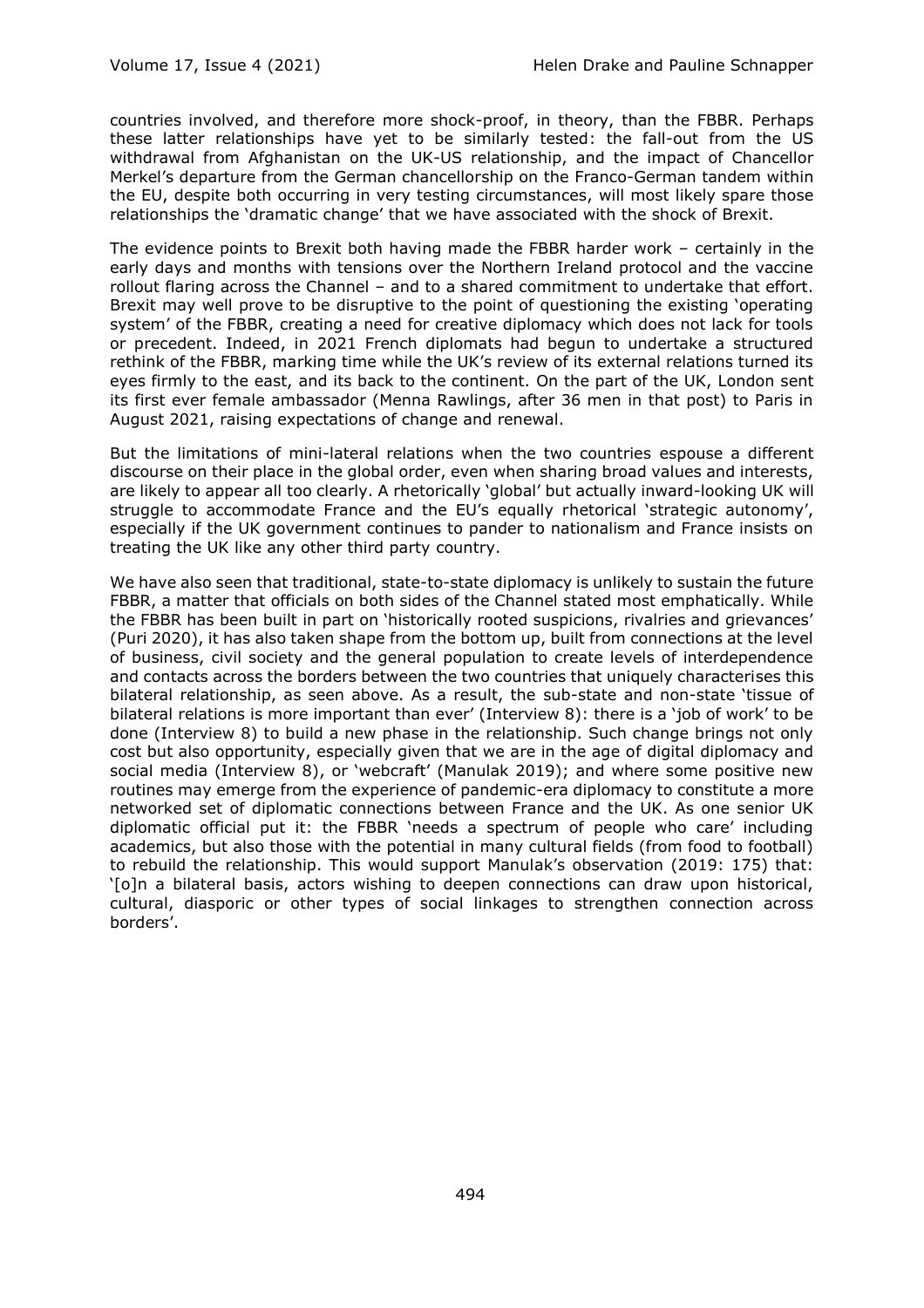## **ACKNOWLEDGEMENTS**

We thank Christopher Hill and Jolyon Howorth for their helpful comments on an early draft. We are also grateful to the anonymous reviewers of the article.

### **AUTHOR DETAILS**

Helen Drake, Loughborough University London, Institute for Diplomacy and International Governance, Loughborough University London, Queen Elizabeth Olympic Park, London E15 2GZ [h.p.drake@lboro.ac.uk]

Pauline Schnapper, Université Sorbonne Nouvelle – Paris 3, Maison de la Recherche 4 rue des Irlandais 75005 Paris [Pauline.Schnapper@sorbonne-nouvelle.fr]

## **ENDNOTES**

1 One exception to this pattern regarded rail security (including interoperability) in the Channel Tunnel, where the EU empowered the French government to negotiate bilaterally with the UK (Interview 3; and see Bonnaud, (2021) and European Parliament (2020).

2 We acknowledge that further research would beneficially extend to the broader question of post-Brexit, Franco-British cooperation on foreign policy.

### **REFERENCES**

Abecassis, Adrien and Jolyon Howorth (2020). 'Breaking the Ice: How France and the UK Could Reshape a Credible European Defense and Renew the Transatlantic Partnership', *Belfer Center for Science and International Affairs, Harvard Kennedy School*. Online: https://www.belfercenter.org/publication/breaking-ice-how-france-and-uk-could-reshape-credibleeuropean-defense-and-renew [accessed 4 May 2021].

Akkad, A. and Led by Donkeys (2021). 'Exposed: the real scandal at our borders. A Led By Donkeys investigation with Hassan Akkad', *YouTube*. Online: https://www.youtube.com/watch?v=utTKAr8gN4E [accessed 4 May 2021].

Barker, Alex, Stefan Wagstyl and Anne-Sylvaine Chassany (2016). 'Paris and Berlin ready "Plan B" for life after Brexit', *Financial Times*, 26 May.

Billon-Galland, Alice, Thomas Raines and Richard G. Whitman (2020). *The Future of the E3: Post-Brexit Cooperation Between the UK, France and Germany*. London: Chatham House Research Paper.

Boffey, Daniel (2020a). 'France could veto bad Brexit deal, Macron ally warns', *The Guardian*, 4 December.

Boffey, Daniel (2020b). 'Bust-ups and brinkmanship: inside story of how the Brexit deal was done', *The Guardian*, 24 December.

Boffey, Daniel (2019). 'Boris Johnson confirms he will seek Brexit delay, says Brussels', *The Guardian*, 19 October.

Boffey, Daniel and Dan Sabbagh (2018). 'Macron urges leaders to stand firm against Theresa May', *The Guardian*, 20 September.

Bonnaud, L. (2021). 'The Channel Tunnel: the other Brexit border', *Rail Insider*. Online: https://www.railinsider.co.uk/2020/12/14/the-channel-tunnel-the-other-brexit-border/ [accessed 10 May 2021].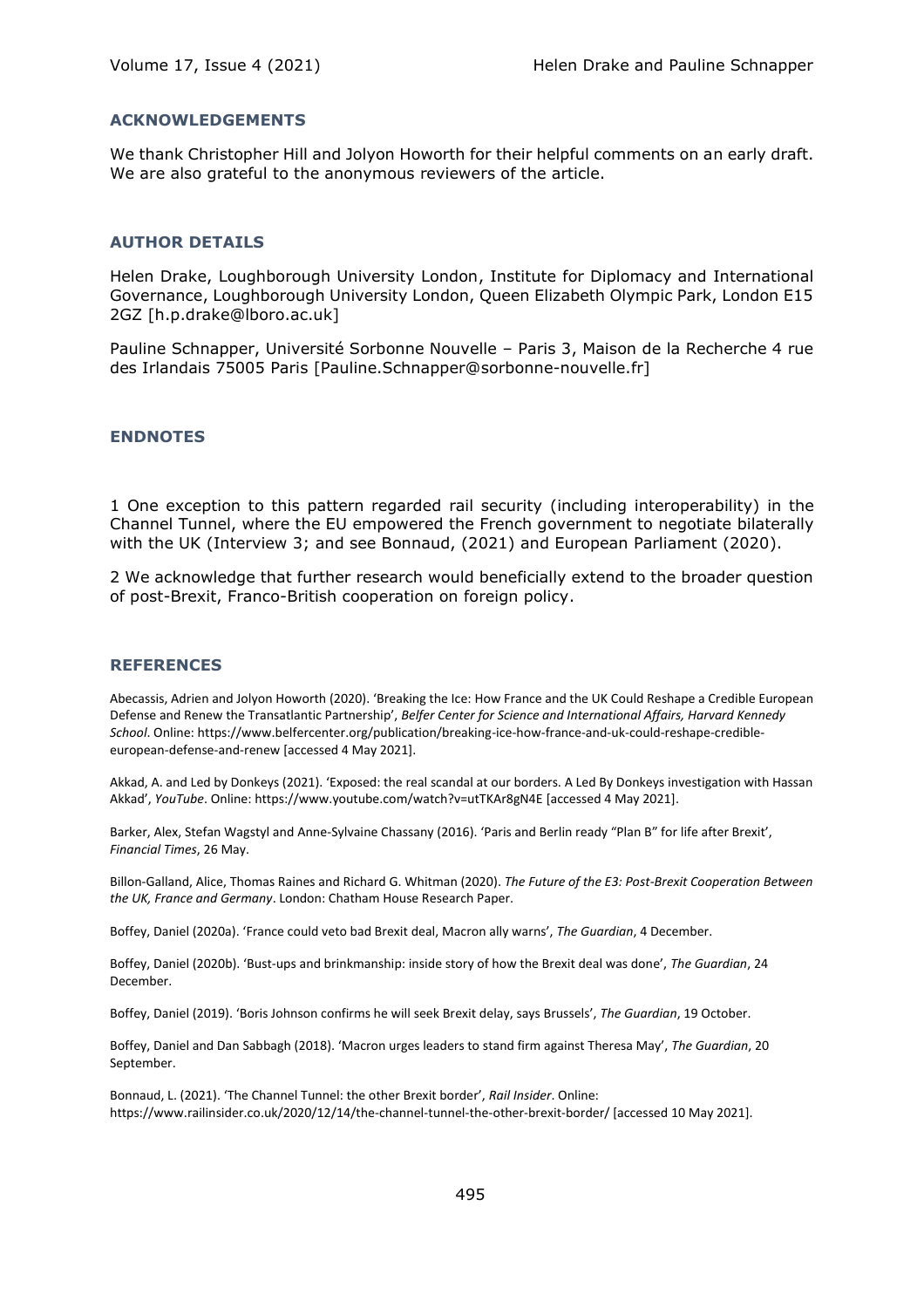Brattberg, Erik (2020). 'The E3, the EU and the post-Brexit diplomatic landscape', *Carnegie Endowment for International Peace*. Online: https://carnegieendowment.org/2020/06/18/e3-eu-and-post-brexit-diplomatic-landscape-pub-82095 [accessed 12 January 2021].

Colley, Linda (1992). *Britons: Forging the Nation 1707-1837*. New Haven: Yale University Press.

Crouzet, François (1975). 'Problèmes de la communication franco-britannique aux XIX<sup>e</sup> et XX<sup>e</sup> siècles ', *Revue Historique*, 254(1): 105-134.

Drake, Helen (2018). 'Emmanuel Macron and the Politics of Disruption', *Political Quarterly*. Online: https://politicalquarterly.blog/2018/09/14/is-france-having-a-moment-emmanuel-macron-and-the-politics-of-disruption/ [accessed 25 January 2021].

Drake, Helen and Susan Collard (2008). 'A case study of intra-EU migration: 20 years of 'Brits' in the Pays d'Auge, Normandy, France', *French Politics* 6(3): 214-233. https://doi.org/10.1057/fp.2008.11

Drake, Helen and P. Schnapper (2018), 'The United Kingdom and the European Union: the paradoxical effect of the Channel Tunnel', *La Revue d'histoire des Chemins de fer* 52: 131-142.

Drake, Helen and Sophie Meunier (2020). 'The Macron Doctrine: Repackaging Old French Ideas Or A New Direction For Europe (And The World)?' *Loughborough University London*. Online: https://blog.lboro.ac.uk/london/diplomaticstudies/the-macron-doctrine-repackaging-old-french-ideas-or-a-new-direction-for-europe-and-the-world [accessed 17 December 2020].

*The Economist* (2019). 'Emmanuel Macron warns Europe: NATO is becoming brain-dead', 7 November.

European Council (2017). *Guidelines for Brexit Negotiations*. Online: https://www.consilium.europa.eu/en/press/pressreleases/2017/04/29/euco-brexit-guidelines/ [accessed 1 October 2020].

European Parliament (2020). *Relations UE-Royaume-Uni: le Parlement adopte des règles garantissant la sécurité du tunnel sous la Manche et la coopération*. Online: https://www.europarl.europa.eu/news/fr/pressroom/20201002IPR88446/liaison-transmanche-des-regles-pour-garantir-la-securite-et-la-cooperation [accessed 10 May 2021].

Faure, Samuel B. H. (2019). 'Varieties of international co-operation: France's "flexilateral" policy in the context of Brexit'. *French Politics,* 17: 1-25. https://doi.org/10.1057/s41253-019-00079-5.

Faure, Samuel B. H. (2019). *L'ambivalence de la politique d'armement britannique vis-à-vis de l'Europe*. Online: https://www.sciencespo.fr/ceri/fr/content/l-ambivalence-de-la-politique-d-armement-britannique-vis-vis-de-l-europe

*Financial Times* (2020a). 'FT Interview: Emmanuel Macron says it is time to think the unthinkable', 16 April. Online: https://www.ft.com/content/3ea8d790-7fd1-11ea-8fdb-7ec06edeef84 [accessed 17 April].

*Financial Times* (2020b). 'Britain and France to hold Channel migrant talks', 9 August. Online: https://www.ft.com/content/a294a05c-b4d5-45a4-8d55-835d9ba27c53 [accessed 27 August].

Foreign and Commonwealth Office (2003). Agreement between the Government of the United Kingdom of Great Britain and Northern Ireland and the Government of the French Republic concerning the carrying of Service Weapons by French Officers on the territory of the United Kingdom of Great Britain and Northern Ireland. Online: https://assets.publishing.service.gov.uk/government/uploads/system/uploads/attachment\_data/file/273239/6604.pdf [accessed 1 May 2021].

Forsyth, James (2020). 'Macron bolsters Johnson's Covid credibility', *The Times*, 15 October.

George, Stephen (1998). *An Awkward Partner: Britain in the European Community*, Oxford: Oxford University Press.

Glencross, Andrew (2019). 'The UK-France Diplomatic Relationship'. In Andrew Glencross (ed), *Renewing and Rethinking Bilateralism after Brexit*. Online:

https://publications.aston.ac.uk/id/eprint/39742/1/ace\_report\_bilateralism\_after\_brexit\_july\_2019.pdf [accessed 24 November 2020].

Goertz, Gary and Paul F. Diehl (1995). 'The Initiation and Termination of Enduring Rivalries: The Impact of Political Shocks", *American Journal of Political Science*, 39(1): 30-52.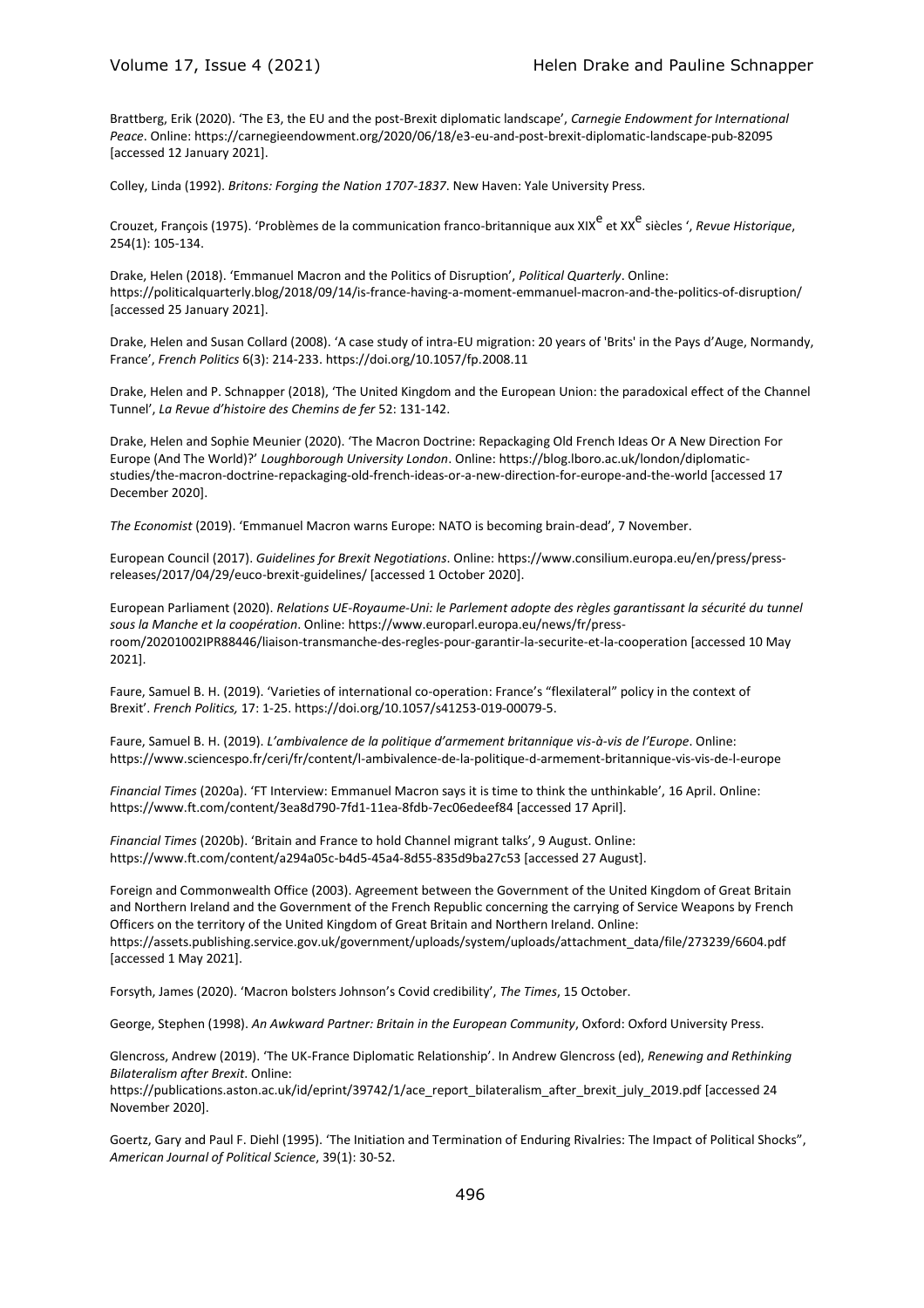Gomis, Benoît (2011). *Franco-British Defence and Security Treaties: Entente while it Lasts?* (Chatham House Programme Paper: ISP PP 2001/01. London: Chatham House.

Guitton, Cécile (2020). 'Dixième anniversaire des traités de Lancaster House', *Revue de la Défense Nationale*, 9(834): 29-33.

Harrois, Thibaud (2016). Le parti conservateur et le processus de prise de décision en matière de politique étrangère et de défense au Royaume-Uni : les cas de la signature des Traités de Lancaster House et de la guerre en Libye 2005-2011, PhD thesis, université Sorbonne Nouvelle.

Henley, Jon (2020). 'France far from isolated in Brexit stance', *The Guardian*, 7 December.

HM Government (2019), Agreement on the withdrawal of the United Kingdom of Great Britain and Northern Ireland from the European Union and the European Atomic Energy Community. Online: https://assets.publishing.service.gov.uk/government/uploads/system/uploads/attachment\_data/file/840655/Agreement\_o n\_the\_withdrawal\_of\_the\_United\_Kingdom\_of\_Great\_Britain\_and\_Northern\_Ireland\_from\_the\_European\_Union\_and\_th e European Atomic Energy Community.pdf [accessed 12 January 2021].

Heritage, Anisa and Pak K. Lee (2021). '"Global Britain": the UK in the Indo-Pacific', *The Diplomat*, 8 January. Online: https://thediplomat.com/2021/01/global-britain-the-uk-in-the-indo-pacific/ [accessed 13 January 2021].

Hollande, François (2016). Déclaration sur le choix des Britanniques par référendum de quitter l'Union européenne et sur la poursuite de la construction européenne, 24 June 2016. Online: https://www.elysee.fr/francoishollande/2016/06/24/declaration-de-m-francois-hollande-president-de-la-republique-sur-le-choix-des-britanniques-parreferendum-de-quitter-lunion-europeenne-et-sur-la-poursuite-de-la-construction-europeenne-a-paris-le-24-juin-2016 [accessed 2 October 2020].

Johnson, Boris (2021). *Speech to the Munich Security Conference, 19 February*. Online: https://www.gov.uk/government/speeches/prime-ministers-speech-at-the-munich-security-conference-19-february-2021 [accessed 16 March 2021].

Jones, Erik (2018). 'Towards a Theory of Disintegration', *Journal of European Public Policy*, 25(3): 440-451. https://doi.org/10.1080/13501763.2017.1411381

*Le Monde* (2021). 'Les traversées en « small boats » en nette augmentation', 27 July.

Llewellyn, E. and Colonna, C. (2020). 'Points of View on Franco-British Defence Relations', *Revue Défense Nationale*, 834: November.

Krotz, Ulrich (2010). 'Regularized Intergovernmentalism: France-Germany and Beyond (1963-2009), *Foreign Policy Analysis*, 6(2): 147-185. https://doi.org/10.1111/j.1743-8594.2010.00106.x

Lardenois-Macocco, Maud-Lily (2020). "Let me tell you how I see things". The place of Brexit and the Entente Cordiale in Macron's strategic narrative of and for France on the international scene (Media@LSE Working Papers). Online: http://www.lse.ac.uk/media-and-communications/assets/documents/research/msc-dissertations/2019/Lardenois.pdf [accessed 17/4/20].

Lequesne, Christian (2020). *La Diaspora française de Londres à l'heure du Brexit* (Les Etudes du CERI, no. 250). Online: https://www.sciencespo.fr/ceri/fr/content/la-diaspora-francaise-de-londres-l-heure-du-brexit-0.html [accessed 6 April 2021].

Loiseau, Nathalie (2018). *Statement to the Senate Brexit committee, 23 October*. Online: http://www.senat.fr/compterendu-commissions/20181022/cs\_brexit.html [accessed 23 April 2021]

Macron, Emmanuel (2017). "*Initiative pour l'Europe", speech at the Sorbonne, 26 September*. Online: https://www.elysee.fr/emmanuel-macron/2017/09/26/initiative-pour-l-europe-discours-d-emmanuel-macron-pour-uneeurope-souveraine-unie-democratique [accessed 13 January 2021].

Mallet, Victor and Alex Barker (2019). 'Macron plays bad cop to Merkel's good cop on Brexit', *Financial Times*, 11 April.

Manulak, Michael (2019). 'Why and How to Succeed in Network Diplomacy', *The Washington Quarterly*, 42(1): 171-181. https://doi.org/10.1080/0163660X.2019.1593668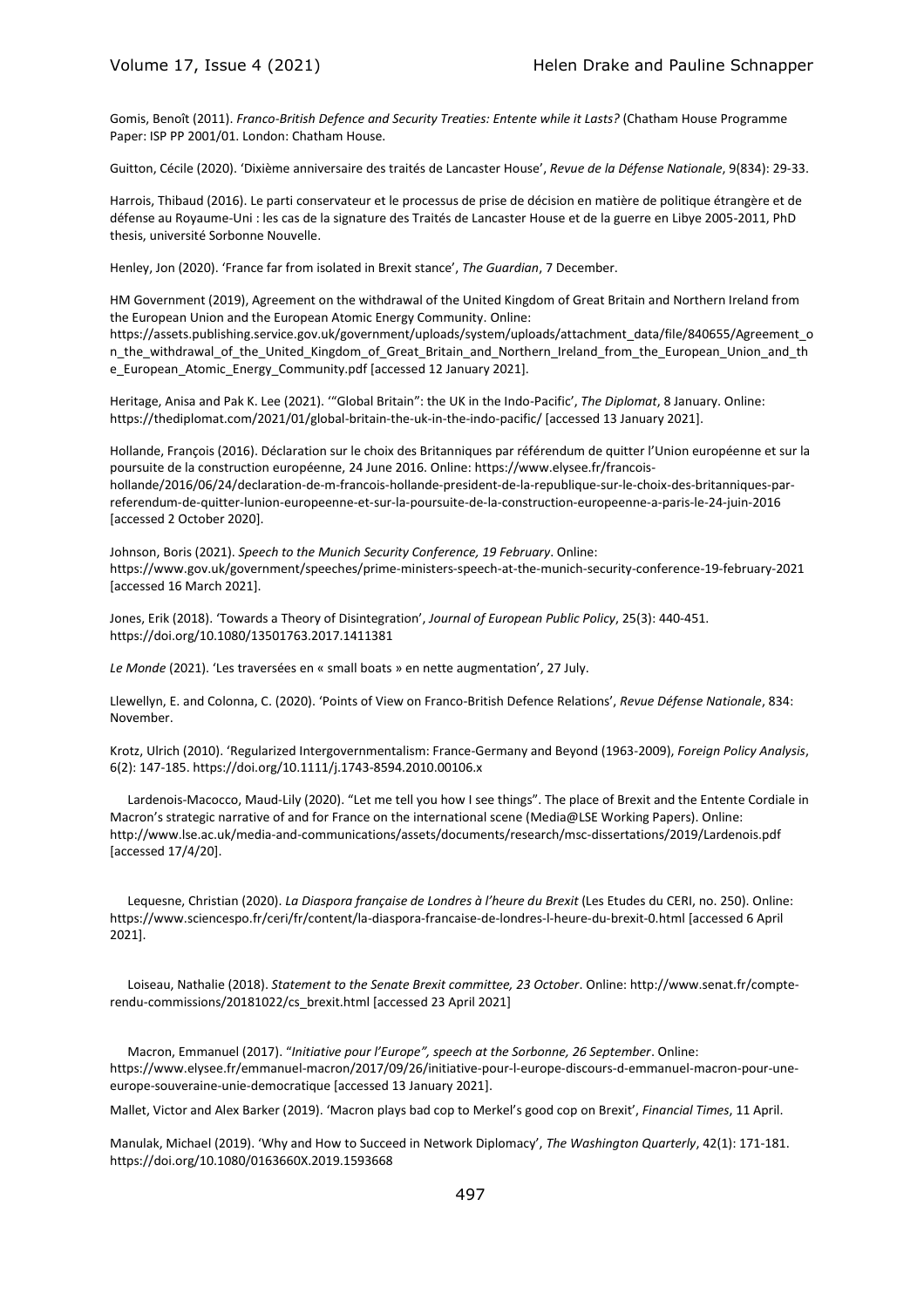Melvin, Neil and Malcolm Chalmers (2020). 'The United Kingdom and the future of European Security'. In: Jean-Pierre Maulny, Marius Müller-Hennig, Neil Melvin and Malcolm Chalmers (eds), *European Security after Brexit*. IRIS, RUSI & Friedrich Ebert Stiftung, December.

Menon, Anand and Jonathan Portes (2021). 'Even no deal might make more sense than this unstable Brexit agreement', *The Guardian* (22 March). Online: https://www.theguardian.com/commentisfree/2021/mar/22/brexit-deal-no-deal-trade-andcooperation-agreement [accessed 4 May 2021].

Montchalin, Amélie de (2019). *Interview sur France 2. 23 April*. Online: https://uk.ambafrance.org/Declarations-d-Ameliede-Montchalin-sur-le-Brexit [accessed 1 May 2021].

Pannier, Alice (2020). 'Complémentarité ou concurrence ? La coopération franco-britannique et l'horizon européen de la défense française', *Focus stratégique*, 96, IFRI, April.

Pannier, Alice (2018). 'La relation bilatérale'. In Thierry Balzacq, Frédéric Charillon and Frédéric Ramel (eds), *Manuel de Diplomatie*. Paris : Presses de Sciences Po: 28-41.

Pannier, Alice (2017). 'From one exceptionalism to another: France's strategic relations with the United States and the United Kingdom in the post-Cold War era', *Journal of Strategic Studies*, 40(4): 475-504. https://doi.org/10.1080/01402390.2016.1230546

Pannier, Alice (2016). 'The Anglo-French defence partnership after the "Brexit" vote: new incentives and new dilemmas', *Global Affairs,* 2(5): 481-490. http://dx.doi.org/10.1080/23340460.2017.1284566

Pannier, Alice (2015). 'Le "minilatéralisme". Une nouvelle forme de coopération de défense?', *Politique étrangère*, 1: 37-48.

Parly, Florence and Ben Wallace (2020). *Joint France-UK Ministerial Declaration - 10th anniversary of Lancaster House, 3 November*. Online: https://www.defense.gouv.fr/salle-de-presse/communiques/communique\_declaration-conjointe-de-laministre-des-armees-et-du-secretaire-d-etat-a-la-defense-britannique-pour-le-dixieme-anniversaire-des-traites-delancaster-house [accessed 12 January 2021].

Patel, Kiran Klaus (2017). 'Something new under the sun? The lessons of Algeria and Greenland'. In Benjamin Martill and Uta Staiger (eds), *Brexit and Beyond. Rethinking the Futures of Europe*. London: UCL Press: 114-120.

Patel, Priti. (2020) *We're ending Free Movement*. Online: https://twitter.com/pritipatel/status/1262430422954389504?lang=en [accessed 17 March 2021].

Patrick, Stewart (2015). *Multilateralism à la Carte: The New World of Global Governance* (Valdai Papers Number 22). Online: https://valdaiclub.com/files/11399/ [accessed 22 March 2021].

Puri, Samir (2020). 'Today's imperial rivals', *The World Today,* 76: 16-19.

Rankin, Jennifer (2020). 'UK-EU security and foreign policy ties will weaken, says Macron ally', *The Guardian*, 16 June.

Reland, Joël (2020). 'UK citizens in the EU: what you need to know', *UK in a Changing Europe*. Online: https://ukandeu.ac.uk/explainers/uk-citizens-in-the-eu-what-you-need-to-know/ [accessed 4 May 2021].

Rosamond, Ben (2016). 'Brexit and the Problem of European Disintegration', *Journal of Contemporary European Research*, 12(4): 864-871.

Seldon, Anthony (2019). *May at 10*, London: Biteback Publishing.

Slaughter, Anne-Marie (2009). 'America's Edge: Power in the Networked Century', *Foreign Affairs*, 88(1): 94-113.

Tachin, Agnès (2006). 'La Grande-Bretagne dans l'imaginaire français à l'époque gaullienne', *Revue Historique*, 638: 335- 354.

Tombs, Robert and Isabelle Tombs (2007). That Sweet Enemy: Britain and France: The History of a Love-Hate Relationship. London: Pimlico.

Tyerman, Thom and Travis Van Isacker (2020). 'Border Securitisation in the Channel', *University of Oxford Border Criminologies*. Online: https://www.law.ox.ac.uk/research-subject-groups/centre-criminology/centrebordercriminologies/blog/2020/10/border [accessed 4 May 2021].